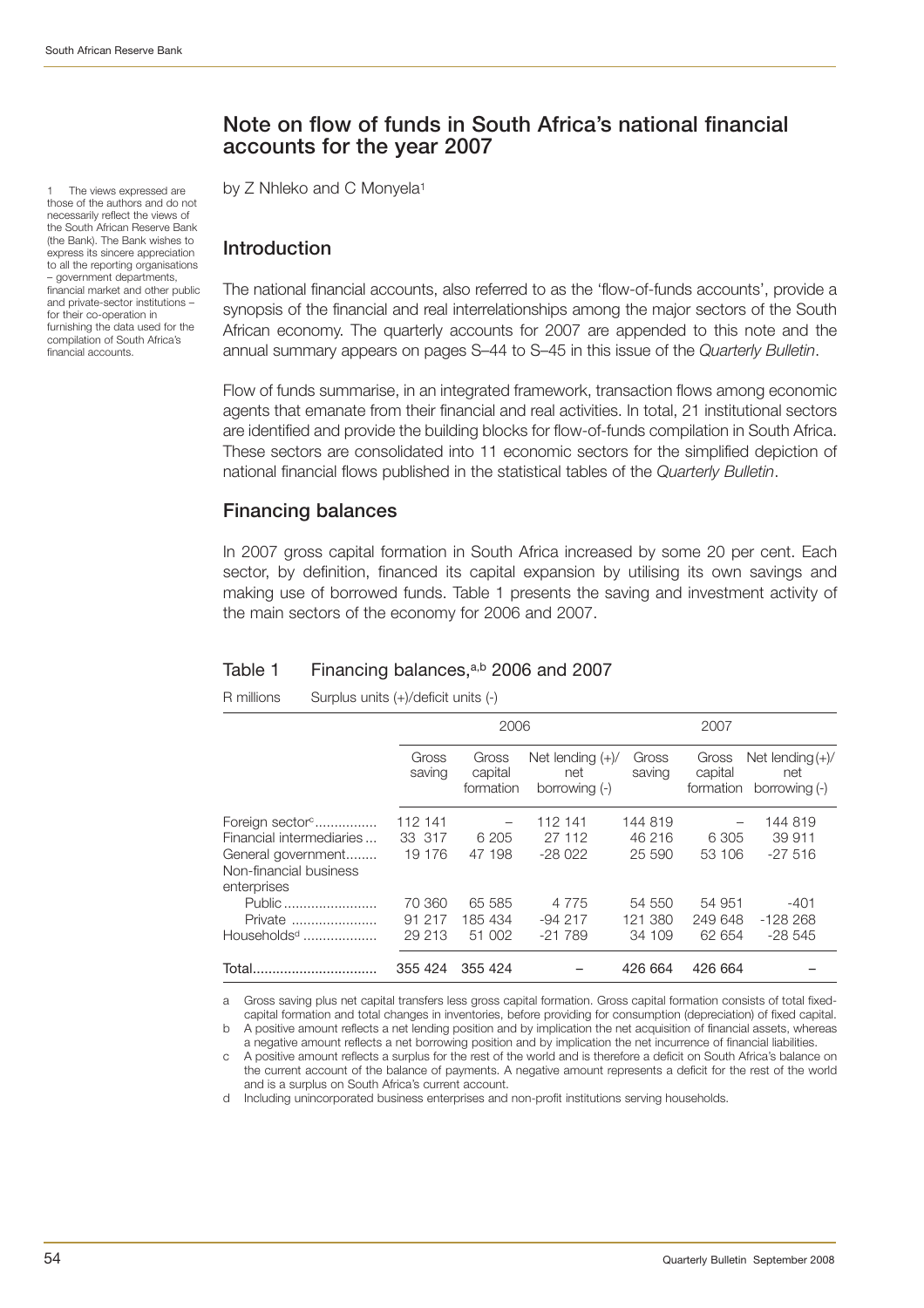In 2006 and 2007 the foreign sector was a net supplier of funds to the domestic economy thereby augmenting the available gross domestic savings, which generally fell short of gross capital formation activity requirements. The private non-financial business enterprise sector stood out in the measured flows since it was both the largest saver and investor domestically in both years. In 2007 this sector recorded gross saving of 6 per cent of gross domestic product and gross capital formation of 13 per cent of gross domestic product – up from 5 per cent and 11 per cent respectively in 2006. Financial intermediaries stepped up their net lending in 2007, while other sectors such as households recorded higher net borrowing positions than in 2006.

The accompanying sector-to-sector flow diagram (Figure 1) presents a summary of the inter-sectoral net flow of funds among the main sectors of the economy. The net lending (+) or borrowing (-) positions of the sectors are shown inside the boxes, and the inter-sectoral flow-of-fund amounts and the direction of flows are shown outside the boxes.2 As a leading player in the domestic economy, non-financial business enterprises remained the largest beneficiary of flows from the foreign and domestic financial intermediaries sectors.

The net lending or borrowing position of each sector is calculated by treating inflows as negatives and outflows as positives. Numbers may be slightly out due to minor rounding effects.





As depicted in Table 2 on page 56, economic sectors generally preferred to allocate their funds to cash and deposits, while taking up more credit in 2007. Fixed interest securities accounted for 7 per cent of the total financing activity, while the holdings of shares amounted to 4 per cent.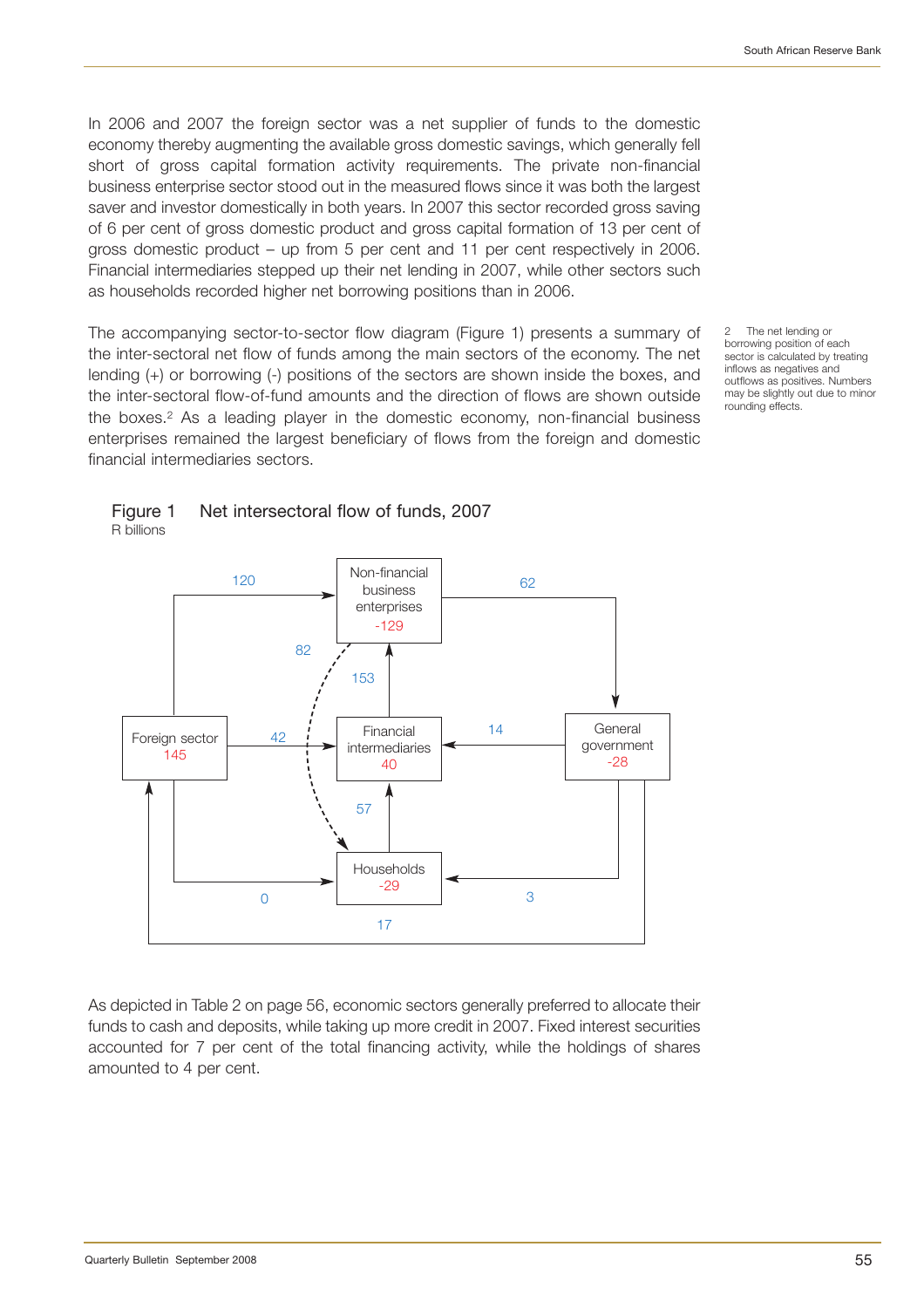|          | Percentage of total flows |
|----------|---------------------------|
| 2006     |                           |
| 33<br>29 |                           |

## Table 2 Flow of funds: Selected issuer and investor activities,\* 2007

Do not sum to 100 as not all activities are covered

## **Sectoral analysis**

A brief analysis of the individual sectors' net lending and/or net borrowing positions in 2007 is given below.

## Foreign sector

The foreign sector encapsulates all transactions entered into between South African and non-resident units. In 2007 this sector was a net supplier of funds amounting to R144,8 billion, bridging the saving–investment gap as required by the domestic institutional sectors for the fifth consecutive year.

Accordingly, the domestic economy incurred net financial liabilities in excess of its net acquisition of financial assets, as shown in Table 3. Non-residents supplied excess funds, mainly through their acquisition of domestic shares and the extension of longterm loans, trade credit and short-term loans to domestic sectors.

## Table 3 Flow of funds: Foreign sector and combined domestic sectors, 2007 R millions

|                                         | <b>Domestic</b><br>institutional sectors | Rest of the<br>world | Total     |
|-----------------------------------------|------------------------------------------|----------------------|-----------|
|                                         | 281 845                                  | 144 819              | 426 664   |
|                                         | 426 664                                  |                      | 426 664   |
|                                         | $-144819$                                | 144 819              |           |
| Net acquisition of financial assets     | 1 194 436                                | 227 979              | 1 422 415 |
| Net incurrence of financial liabilities | 1 339 255                                | 83 160               | 1 422 415 |

## Financial intermediaries

Financial intermediaries receive funds from surplus economic units and transform them into financial instruments that suit the requirements of deficit units. In South Africa this group consists of five sectors, namely (1) the monetary authority; (2) other monetary institutions; (3) the Public Investment Corporation; (4) insurers and retirement funds; and (5) other financial institutions. A brief review of each of these sectors is discussed in the paragraphs that follow.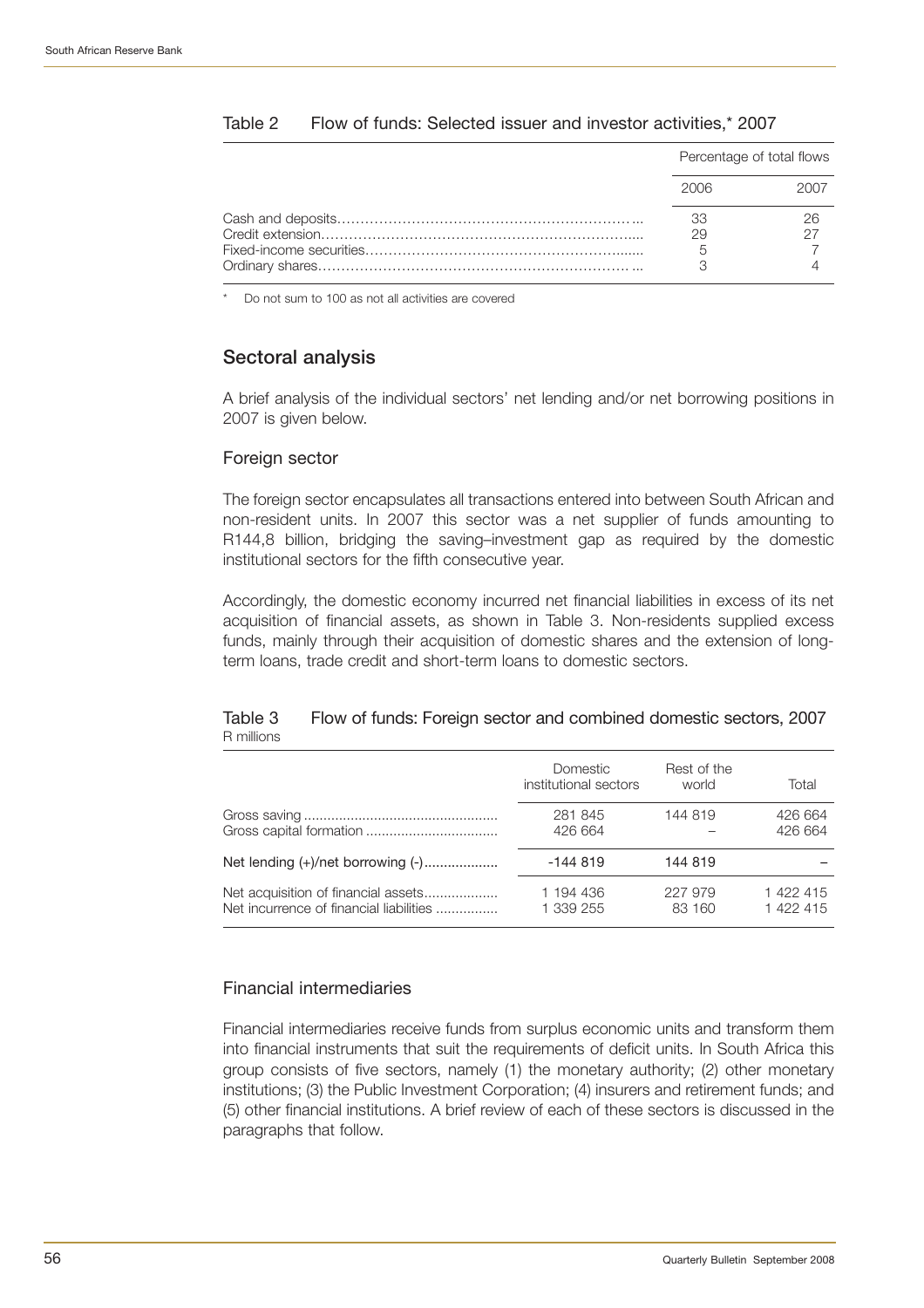## Monetary authority

The monetary authority sector, comprising the South African Reserve Bank and the Corporation for Public Deposits, transacts mainly with other monetary institutions, the central government and the foreign sector. The sector received deposits amounting to R38,6 billion in 2007 and, in turn, increased its holdings of foreign-exchange reserves by R40,2 billion<sup>3</sup> in its continued effort to expand reserves. The flows of this sector contributed 7 per cent of the total financial intermediary asset flows in 2007.

3 After adjusting for Special Drawings Rights and monetisation/demonetisation of gold.

#### Other monetary institutions

The other monetary institutions sector consolidates the accounts of banks, mutual banks, the Land Bank and the Postbank. In 2007 other monetary institutions recorded gross saving amounting to R39,5 billion and gross capital formation of R3,8 billion, as illustrated in Table 4. The sector incurred R384,6 billion in total financial liabilities, of which 79 per cent were in the form of monetary deposits. Despite tighter monetary conditions in 2007, funds were extended to borrowers mainly through the extension of mortgage loans amounting to R172,0 billion, and other loans and advances amounting to R148,3 billion. Other monetary institutions decreased their deposits with foreign institutions by R10,6 billion in 2007.

The sector used 99 per cent of its total inflows to acquire financial assets and continued to be the largest link between lenders and borrowers since it represented 52 per cent of the total financial intermediary asset flows.

| Transaction items                                                                                                                                                                                                                                               | Sources/<br>liabilities<br>R millions   | Uses/<br>assets<br>R millions                                                   |
|-----------------------------------------------------------------------------------------------------------------------------------------------------------------------------------------------------------------------------------------------------------------|-----------------------------------------|---------------------------------------------------------------------------------|
|                                                                                                                                                                                                                                                                 | 39 458                                  | 3756                                                                            |
|                                                                                                                                                                                                                                                                 | 35 702                                  | 35 702                                                                          |
|                                                                                                                                                                                                                                                                 | 384 553                                 | 420 255                                                                         |
|                                                                                                                                                                                                                                                                 | 303 761<br>$-1413$<br>$-2048$<br>84 253 | 11 885<br>$-10687$<br>$-10633$<br>-54<br>148 338<br>25 399<br>172 018<br>73 302 |
|                                                                                                                                                                                                                                                                 | 424 011                                 | 424 011                                                                         |
| Percentage of total sources used for gross capital formation<br>Percentage of total sources used to acquire financial assets<br>Percentage of total financial intermediary asset flows<br>Total asset/liability flows as a percentage of gross domestic product |                                         | Per cent<br>1,0<br>99.0<br>22,0<br>52,0<br>21,0                                 |

## Table 4 Flow of funds: Other monetary institutions, 2007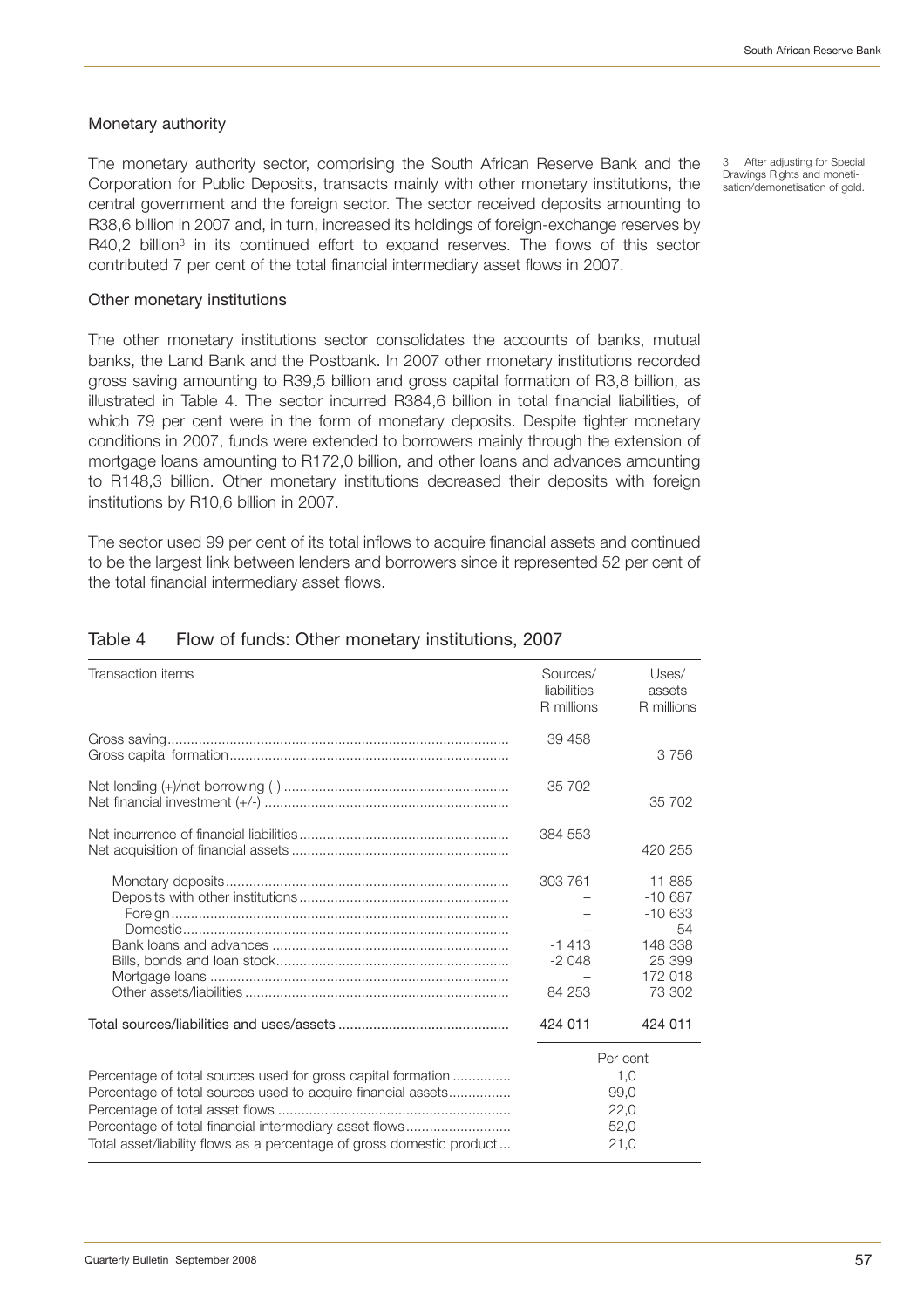## Public Investment Corporation

The Public Investment Corporation operates as a fund manager of public-sector entities such as official pension and provident funds, social security funds and other government funds. As such, the corporation received inflows of R111,1 billion in 2007. Of this amount, R45,4 billion was invested in shares, R36,6 billion held in more liquid instruments, and R19,3 billion was invested in other loan stock and preference shares. The corporation represented 14 per cent of total financial intermediary asset flows in 2007.

## Insurers and retirement funds

Table 5 shows that members contributed R75,7 billion towards insurers and retirement funds in 2007. This sector acquired net financial assets amounting to R124,6 billion, which included monetary deposits of R21,3 billion and other deposits (which included deposits with the Public Investment Corporation) of R122,4 billion at non-bank financial institutions. Heightened uncertainty in share markets and risk aversion contributed to a significant reduction in the holdings of shares during 2007. A financing deficit of R2,9 billion was recorded, mainly due to rising expenditure on capital formation. In 2007 the insurers and retirement funds sector contributed 15 per cent to the total financial intermediary asset flows.

## Table 5 Flow of funds: Insurers and retirement funds, 2007

|                                                                     | R millions |
|---------------------------------------------------------------------|------------|
|                                                                     | $-2850$    |
|                                                                     | 127 486    |
| Members' interest in the reserves of retirement and insurance funds | 75 737     |
|                                                                     | 51 749     |
|                                                                     | 124 636    |
|                                                                     | 21 264     |
|                                                                     | 122 430    |
|                                                                     | 87 706     |
|                                                                     | 10         |
|                                                                     | 34 714     |
|                                                                     | $-501$     |
|                                                                     | $-7190$    |
|                                                                     | 1 901      |
|                                                                     | 4 7 8 8    |
|                                                                     | 14 574     |
|                                                                     | 9810       |
|                                                                     | 4 7 6 4    |
|                                                                     | $-45421$   |
|                                                                     | $-15983$   |
|                                                                     | $-29438$   |
|                                                                     | 12 290     |
|                                                                     | Per cent   |
|                                                                     | 7,0        |
|                                                                     | 15,0       |
| Total asset/liability flows as percentage of gross domestic product | 6,0        |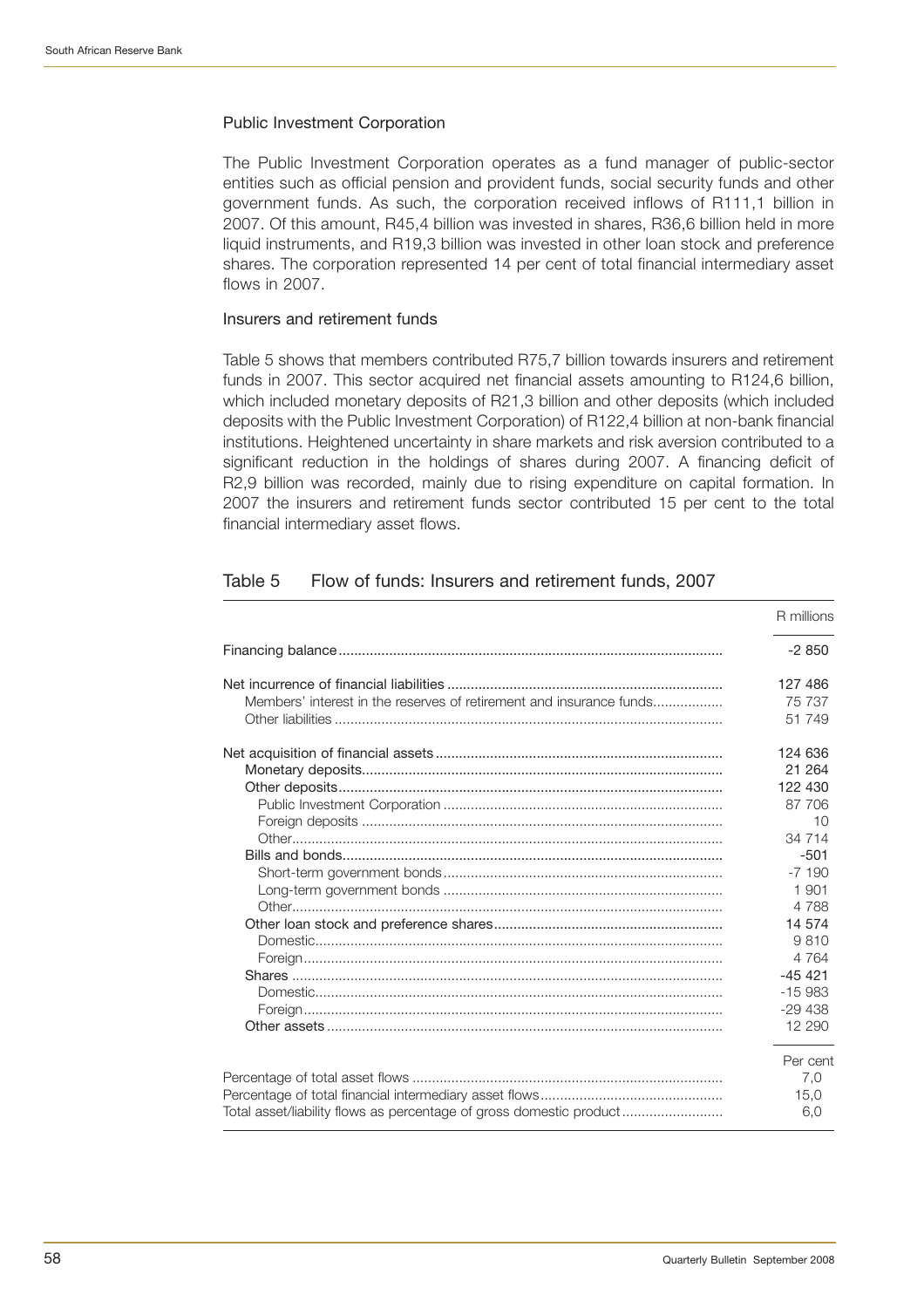## Other financial institutions

Other financial institutions comprise non-bank financial institutions such as collective investment schemes (unit trusts and participation bond schemes), trust companies finance companies, and public financial enterprises that acquire funds and invest them on behalf of their clients. Unit trusts, which acquire funds largely through selling units in unit trusts, while investing the proceeds in various financial instruments, dominated the activities of this sector, which recorded a surplus of R5,6 billion in 2007. Having received a total of R56,9 billion from investors in 2007, other financial institutions invested these and other funds mainly in monetary deposits, foreign shares, and bills and bonds. The total asset/liability flows of this sector amounted to 5 per cent of gross domestic product in 2007, while its share of total financial intermediary asset flows was 12 per cent, as presented in Table 6.

|                                                                       | R millions |
|-----------------------------------------------------------------------|------------|
|                                                                       | 5 5 9 6    |
|                                                                       | 86 157     |
|                                                                       | 56 924     |
|                                                                       | 3583       |
|                                                                       | 25 650     |
|                                                                       | 91 753     |
|                                                                       | 115 234    |
|                                                                       | 9 5 2 6    |
|                                                                       | 10 011     |
|                                                                       | $-485$     |
|                                                                       | 18 9 21    |
|                                                                       | $-3.969$   |
|                                                                       | 3 1 6 9    |
|                                                                       | 19721      |
|                                                                       | $-4823$    |
|                                                                       | 391        |
|                                                                       | 1 0 2 1    |
|                                                                       | $-630$     |
|                                                                       | $-31755$   |
|                                                                       | $-37479$   |
|                                                                       | 5724       |
|                                                                       | $-15741$   |
|                                                                       | Per cent   |
|                                                                       | 5,0        |
|                                                                       | 12,0       |
| Total asset/liability flows as a percentage of gross domestic product | 5,0        |

## Table 6 Flow of funds: Other financial institutions, 2007

## Central and provincial governments

As presented in Table 7, central and provincial governments recorded a financing surplus amounting to R8,4 billion in 2007. This surplus position of around 0,4 per cent of gross domestic product enabled a reduction in the issuance of government bonds. Treasury bills amounting to R8,5 billion were issued instead and other debt amounting to R23,2 billion was incurred.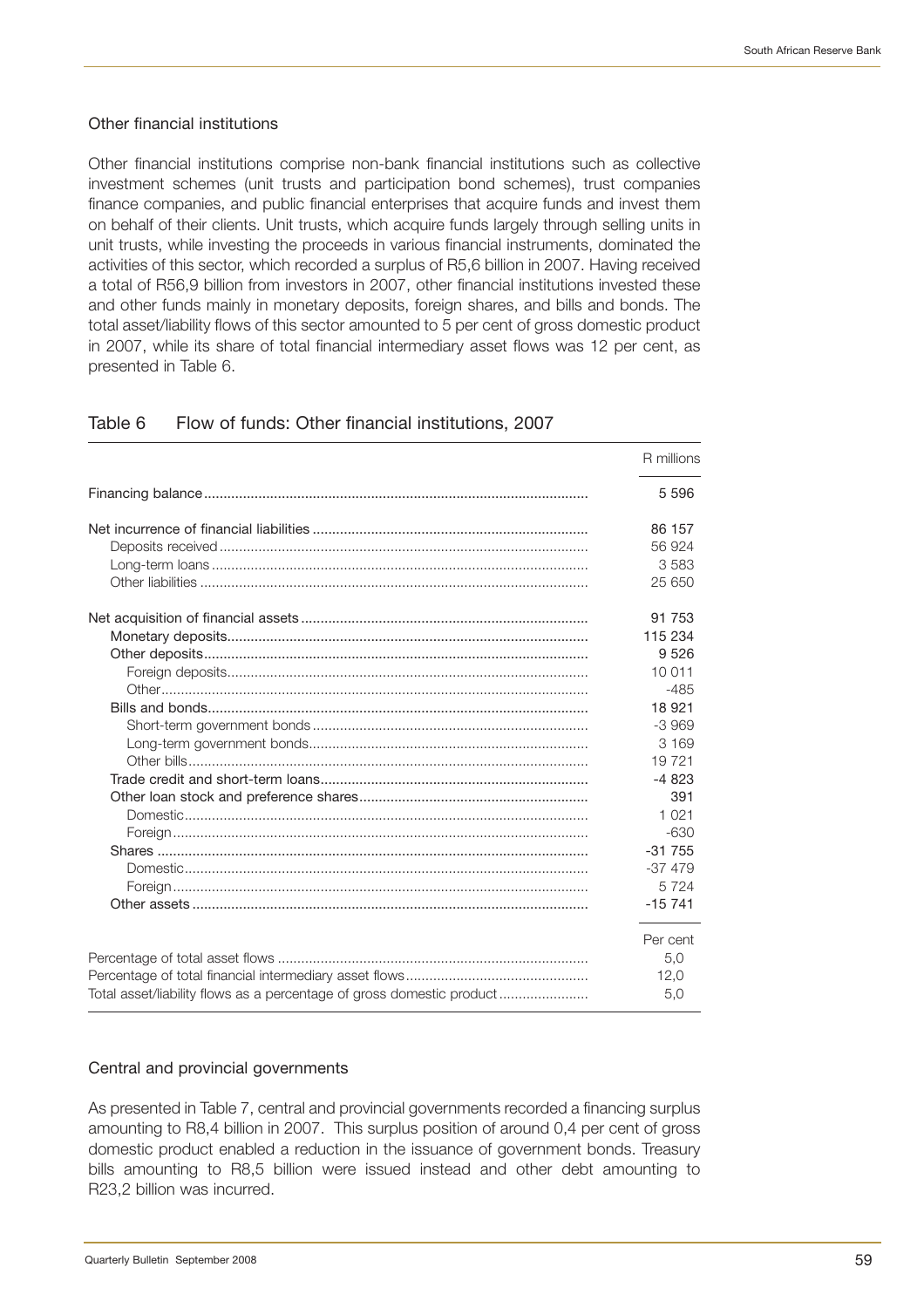| R millions        |
|-------------------|
| 8 3 9 8<br>22 146 |
| 13 748            |
| 8 509             |
| $-1.517$          |
| $-13210$          |
| $-3234$           |
| 23,200            |
| 13 748            |
| $-9824$           |
| $-2038$           |
| $-5715$           |
| $-694$            |
| 19 589            |

## Table 7 Flow of funds: Central and provincial governments, 2007

## Local governments

Local governments recorded a financing deficit of R35,9 billion in 2007. Financing of this deficit was partly made possible by the utilisation of trade credit and the incurrence of other short-term loans.

## Public non-financial corporate business enterprises

The public non-financial corporate business enterprises sector recorded gross capital formation amounting to R54,9 billion in 2007. This slightly exceeded its saving, resulting in a small deficit of R0,4 billion. This sector financed its deficit primarily by issuing bills, bonds and loan stock, and taking up bank loans and advances.

#### Private non-financial corporate business enterprises

As indicated in Table 8, private non-financial corporate business enterprises recorded gross capital formation in excess of this sector's gross saving in 2007. The financing deficit of the sector amounted to R128,3 billion in 2007 – much higher than the R94,2 billion recorded in 2006. The deficit was funded through a variety of financial instruments, including bank loans and advances, and mortgage loans, the issuance of bills, bonds and loan stock, and long-term loans. Excess funds were invested in monetary deposits and in shares of companies abroad.

This sector continued to play a leading role in gross capital formation. It contributed R249,6 billion or 59 per cent of the total gross capital formation in 2007. The total asset/liability flows of private non-financial business enterprises amounted to 21 per cent of gross domestic product during the review period.

#### **Households**

Own savings, together with access to funding through bank loans and advances, and trade credit and short-term loans enabled households to finance a deficit of R28,5 billion in 2007. Despite their deficit, households were able to increase their interest in retirement and life funds, bank deposit holdings, as well as deposits in other financial institutions such as unit trusts.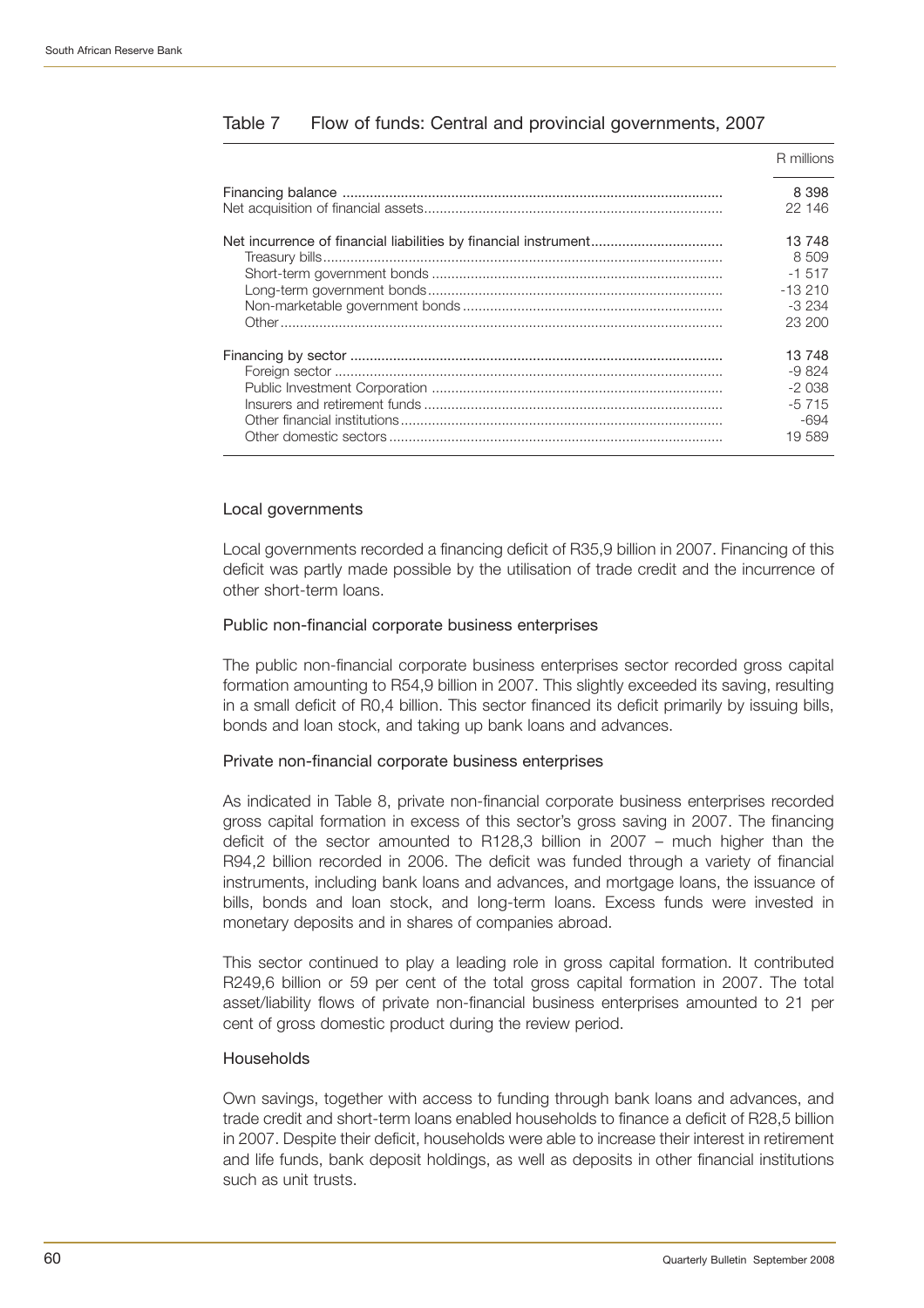## Table 8 Flow of funds: Private non-financial corporate business enterprises, 2007

| Transaction items                                                                                                                                                                                                                                                          | Sources/<br>liabilities<br>R millions                                                                 | Uses/<br>assets<br>R millions                                                                              |
|----------------------------------------------------------------------------------------------------------------------------------------------------------------------------------------------------------------------------------------------------------------------------|-------------------------------------------------------------------------------------------------------|------------------------------------------------------------------------------------------------------------|
|                                                                                                                                                                                                                                                                            | 120 672<br>741                                                                                        | 33<br>249 648                                                                                              |
|                                                                                                                                                                                                                                                                            | $-128268$                                                                                             | $-128268$                                                                                                  |
|                                                                                                                                                                                                                                                                            | 306 715<br>$-433$<br>79 045<br>13 557<br>75 052<br>14 860<br>$-43191$<br>58 051<br>116 905<br>7 7 2 9 | 178 447<br>82 111<br>$-25096$<br>68 126<br>$-10.868$<br>30 496<br>$-30.545$<br>61 041<br>12 553<br>21 1 25 |
|                                                                                                                                                                                                                                                                            | 428 128                                                                                               | 428 128                                                                                                    |
| Percentage of total sources used for gross capital formation<br>Percentage of total sources used to acquire financial assets<br>Gross capital formation as a percentage of gross domestic product<br>Total asset/liability flows as a percentage of gross domestic product |                                                                                                       | Per cent<br>58,0<br>42,0<br>23,0<br>13,0<br>21,0                                                           |

# **Summary and conclusion**

Many institutional sectors demonstrated greater caution in their financial activity in 2007 amid heightened market uncertainty. Cash and liquid instruments were often preferred. The following are highlights from the analysis of South Africa's national financial accounts for the year 2007:

- Augmentation for the fifth consecutive year of domestic saving by the foreign sector to finance capital formation
- The pace of capital formation by non-financial business enterprises continued
- Financial intermediaries maintained their importance in matching surplus and deficit units
- The household sector's incurrence of large amounts of debt was partly offset by strong increases in households' interest in retirement and life funds
- The increase in gold and foreign currency holdings of the monetary authority and other monetary institutions continued
- The financial surplus of the central and provincial government contributed to a lower supply of government bonds in the domestic financial markets.

# **References**

Kock, M A and Meyer, D H. 2001. "A note on flow of funds in South Africa's national financial account for the year 1999". *Quarterly Bulletin* No. 219. March. Pretoria: South African Reserve Bank.

Nhleko, Z and Monyela, C. 2007. "A note on flow of funds in South Africa's national financial account for the year 2006". *Quarterly Bulletin*, No. 246, December. Pretoria: South African Reserve Bank.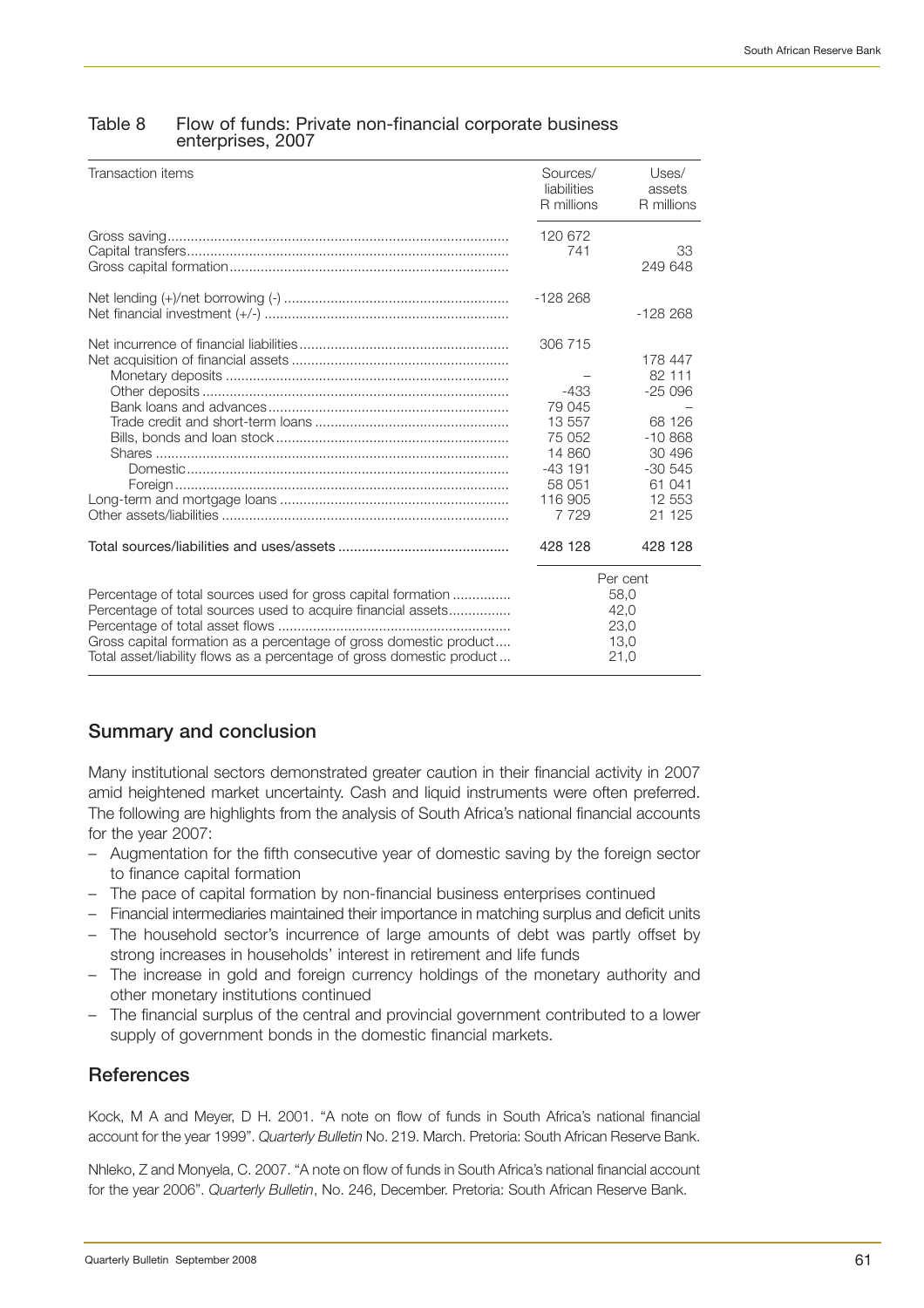R millions

## **National financial account Flow of funds for the first quarter 20071**

Financial intermediaries Sectors Public Insurers and Other Public Insurers and Other Public Insurers and Other Foreign Monetary Other monetary Investment retirement financial<br>sector authority institutions<sup>2</sup> Corporation<sup>3</sup> funds institutions Corporation<sup>3</sup> Transaction items S **U** S **U** S **U** S **U** S **U** S **U** 1. Net saving4 ................................................... 2. Consumption of fixed capital<sup>4</sup>............... 3. Capital transfers ............................................ 4. Gross capital formation<sup>4</sup>........ 5. Net lending (+)/net borrowing (-) (S) ............... 6. Net financial investment  $(+)$  or  $(-)$   $($ U $)$  ......... 7. Net incurrence of financial liabilities (Total S 9 - 32)............................................... 8. Net acquisition of financial assets (Total U 9 - 32) .............................................. 9. Gold and other foreign reserves 10. Cash and demand monetary<sup>5</sup> deposits ........ 11. Short/medium-term monetary<sup>5</sup> deposits ...... 12. Long-term monetary<sup>5</sup> deposits .................... 13. Deposits with other financial institutions......... 14. Deposits with other institutions ...................... 15. Treasury bills ................................................. 16. Other bills. 17. Bank loans and advances................. 18. Trade credit and short-term loans ...... 19. Short-term government bonds 20. Long-term government bonds........... 21. Non-marketable government bonds $6$  ..... 22. Securities of local governments .................... 23. Securities of public enterprises .......... 24. Other loan stock and preference shares ........ 25. Ordinary shares ............................................. 26. Foreign branch/head office balances ............. 27. Long-term loans............................................ 28. Mortgage loans ............................................. 29. Interest in retirement and life funds<sup>7</sup> 30. Amounts receivable/payable.......................... 31. Other assets/liabilities.................................... 32. Balancing item... 27 081 | 613 | 6148 | | | | | -813 | | 576 5 | 1015 | | | 20 | 195 21 **73** 71 | 1280 | | | 141 | 387 27 029 | 547 | 5883 | | | | | | 934 | | 384 27 029 **547 1 547 1 548**3 1 5883 2 5884 5934 5884 11 974 | 12 477 | 94 632 | 52 712 | 55 029 | 36 942 **39 003 13 024 100 515 52 712 54 095 37 326** 5 327 **5 327 - 5 119** - 2 410 **3 235** 17 933 **- 881 19 527 4 490 13 977 - 3 247 - 37** - 2 971 **- 8 002 1 456 8 693 - 1 483 101** 58 153 **26 814 6 103 25 342 240 13 715 13 716 13 716 13 716 13 716 13 716 13 716 13 716** - 1 053 **- 8 292** 52 712 **69** 69 **35 990 2 847 1 453 4 315 - 547 - 25 - 4** 1 428 **950** 2 408 **197 2 175 - 876** - 697 **5 177** 4 208 5 029 **1 696** 1 674 **53 132** - 42 1 415 **11 742** 532 **667** 15 059 **6 459** 9 800 **- 8 264** 3 037 **1 652 - 282 - 7 264 - 9 162 - 14 932 - 1 478 881 2 959 1 940 53 327** | 2608 | | | | 111 1 | 10 | 355 | -384 **4** 942 **2 015 - 4 1 678** 356 **- 246** 1 215 **466** - 569 **2 363 6 300** 83 **- 925** 3 **- 981** 5 231 **34 960** 8 929 **402 18 953** 46 **30 630 - 20 952** - 277 **489** 7 994 **8 - 495 1** - 9 **11 021** 6 030 **2 807** 1 269 **1 269 1 269 1 269 1 269 1 270 1 289 1 289 1 289 1 289 1 289 1 289 1 289 1 289 1 289 1 289 1 289 1 289 1 320** 16 118 - 2 724 **- 421** 57 **20** - 4 966 **3 660 21** 10 140 **- 9 778** 372 **- 406** - 4 065 **- 156** 333 **2 494** - 763 **9 925 - 10 633** 18 587 **- 16 418** 3 968 **1 264** - 255 **309** 195 **- 140** 322 **88**

**S = Sources**, i.e. net increase in liabilities at transaction value. **U = Uses**, i.e. net increase in assets at transaction value.

KB<sub>230</sub>

1. A negative amount reflects a decrease in that item. In the case of liabilities (sources) it denotes a reduction in the available sources of funds and in the case of assets (uses) it indicates an additional source of funds.

2. Including mutual banks and the Postbank.

3. Before April 2005 the Public Investment Commissioners.

4. As taken from the national income (and production) accounts. 5. Namely deposits with the SA Reserve Bank (including coin liabilities), Corporation for Public Deposits, banks, the Land Bank, mutual banks and the Postbank. 6. Non-marketable bonds and other Treasury bills.

7. Members' interest in the reserves of retirement and all insurance funds.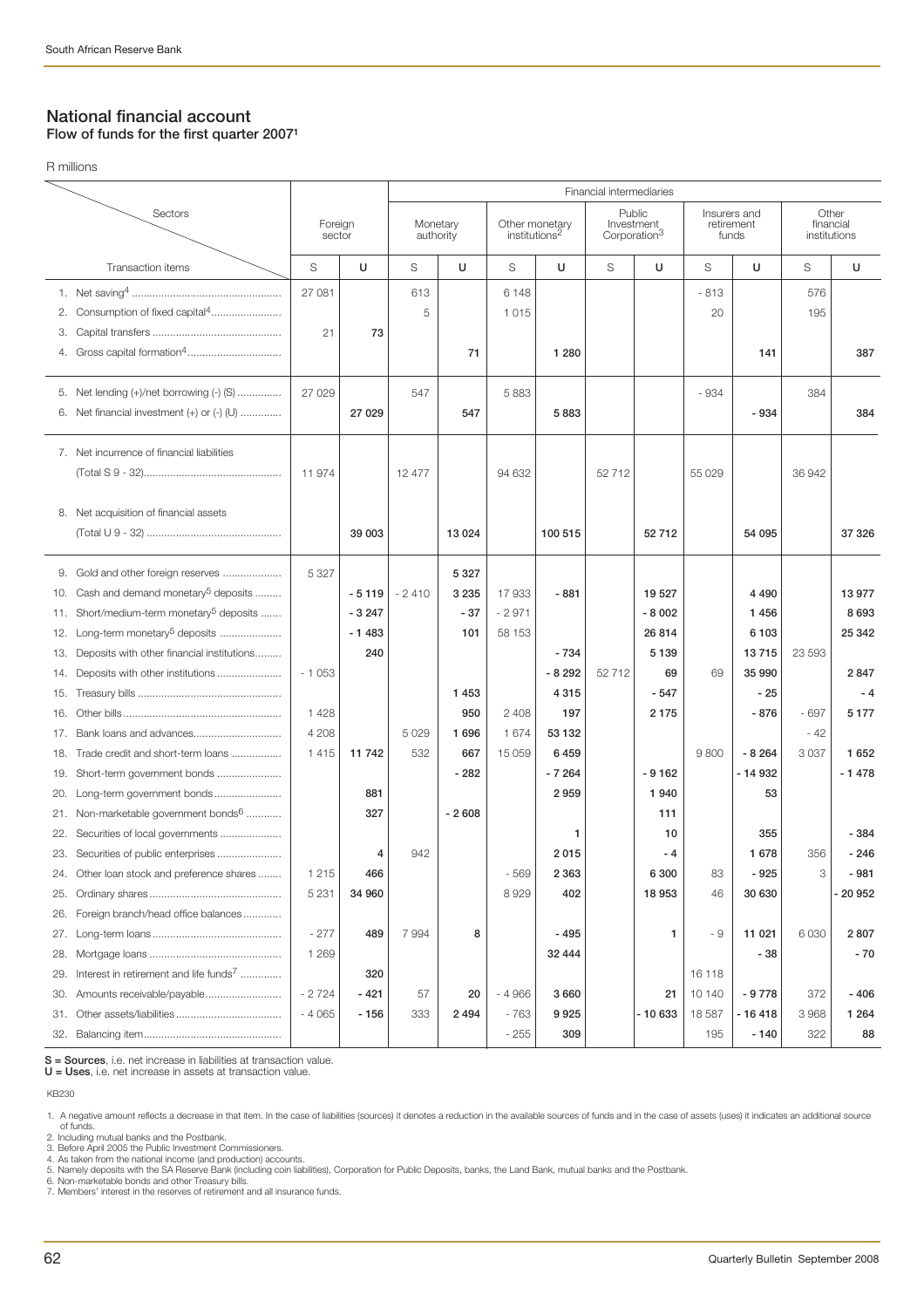## **National financial account (continued) Flow of funds for the first quarter 20071**

R millions

| General government |            |          |             | Corporate business enterprises |         |                |          |             |         |         |                |  |                                                        |
|--------------------|------------|----------|-------------|--------------------------------|---------|----------------|----------|-------------|---------|---------|----------------|--|--------------------------------------------------------|
| Central            |            |          |             |                                |         |                |          |             |         |         |                |  | Sectors                                                |
| and                | provincial | Local    |             | Public                         |         | Private        |          | Households, |         |         |                |  |                                                        |
| governments        |            |          | governments | sector                         |         | sector         |          | etc.        |         | Total   |                |  |                                                        |
| S                  | U          | S        | U           | S                              | U       | S              | U        | S           | U       | S       | U              |  | Transaction items                                      |
| 19 180             |            | $-11746$ |             | $-1199$                        |         | $-3734$        |          | 772         |         | 36 878  |                |  | 1. Net saving <sup>4</sup>                             |
| 5413               |            | 3707     |             | 6879                           |         | 35 099         |          | 8 0 6 5     |         | 60 398  |                |  | 2. Consumption of fixed capital <sup>4</sup>           |
|                    | 15 201     | 3957     |             | 8 5 6 4                        |         | 366            | 7        | 2 3 8 7     | 14      | 15 295  | 15 295         |  | 3. Capital transfers                                   |
|                    | 6788       |          | 6172        |                                | 12 183  |                | 55 952   |             | 14 302  |         | 97 276         |  | 4. Gross capital formation <sup>4</sup>                |
|                    |            |          |             |                                |         |                |          |             |         |         |                |  |                                                        |
| 2 604              |            | $-10254$ |             | 2 0 6 1                        |         | $-24228$       |          | $-3092$     |         |         |                |  | 5. Net lending (+)/net borrowing (-) (S)               |
|                    | 2 604      |          | $-10254$    |                                | 2 0 6 1 |                | $-24228$ |             | $-3092$ |         | $\overline{a}$ |  | 6. Net financial investment $(+)$ or $(-)$ $(U)$       |
|                    |            |          |             |                                |         |                |          |             |         |         |                |  | 7. Net incurrence of financial liabilities             |
| $-14037$           |            | 7096     |             | 3 4 6 8                        |         | 39 086         |          | 64 912      |         | 364 291 |                |  | (Total S 9 - 32)                                       |
|                    |            |          |             |                                |         |                |          |             |         |         |                |  |                                                        |
|                    |            |          |             |                                |         |                |          |             |         |         |                |  | 8. Net acquisition of financial assets                 |
|                    | - 11 433   |          | $-3158$     |                                | 5 5 2 9 |                | 14 8 58  |             | 61 820  |         | 364 291        |  | (Total U 9 - 32)                                       |
|                    |            |          |             |                                |         |                |          |             |         |         |                |  |                                                        |
|                    |            |          |             |                                |         |                |          |             |         | 5 3 2 7 | 5 3 2 7        |  | 9. Gold and other foreign reserves                     |
|                    | - 23 166   |          | 2470        |                                | 178     |                | $-8748$  |             | 9 5 6 0 | 15 5 23 | 15 5 23        |  | 10. Cash and demand monetary <sup>5</sup> deposits     |
|                    | 3 4 7 6    |          | 3 2 7 7     |                                | $-3183$ |                | $-12001$ |             | 6 5 9 7 | $-2971$ | $-2971$        |  | 11. Short/medium-term monetary <sup>5</sup> deposits   |
|                    | $-237$     |          | $-289$      |                                | 502     |                | $-259$   |             | 1 5 5 9 | 58 153  | 58 1 53        |  | 12. Long-term monetary <sup>5</sup> deposits           |
|                    |            |          | 60          |                                | 1 0 9 9 |                | $-708$   |             | 4782    | 23 593  | 23 593         |  | 13. Deposits with other financial institutions         |
|                    | 16 514     |          |             | $-358$                         |         | 264            | 4 0 7 2  |             | 434     | 51 634  | 51 634         |  | 14. Deposits with other institutions                   |
| 4 2 6 0            |            |          |             |                                |         |                | $-932$   |             |         | 4 2 6 0 | 4 2 6 0        |  | 15. Treasury bills                                     |
|                    | 1 372      |          |             | 1012                           | $-1779$ | 3870           | 805      |             |         | 8 0 21  | 8 0 21         |  | 16. Other bills                                        |
| 868                |            | $-128$   |             | 1 647                          |         | 23 864         |          | 17 708      |         | 54 828  | 54 828         |  | 17. Bank loans and advances                            |
| 1822               | 538        | 6 3 3 7  | - 933       | 1 0 9 8                        | $-2018$ | $-10101$       | 31 811   | 14 666      | 2011    | 43 665  | 43 665         |  | 18. Trade credit and short-term loans                  |
| $-33140$           |            |          |             |                                | $-20$   |                |          |             | $-2$    | 33 140  | $-33140$       |  | 19. Short-term government bonds                        |
| 5676               |            |          | 8           |                                | $-167$  |                |          |             | 2       | 5676    | 5676           |  | 20. Long-term government bonds                         |
| $-3759$            |            |          | - 6         |                                |         |                |          |             | $-1583$ | $-3759$ | $-3759$        |  | 21. Non-marketable government bonds <sup>6</sup>       |
|                    |            | - 30     |             |                                | 2       |                | - 9      |             | $-5$    | $-30$   | $-30$          |  | 22. Securities of local governments                    |
|                    | 65         |          |             | 2 173                          |         |                | - 2      |             | - 39    | 3 4 7 1 | 3471           |  | 23. Securities of public enterprises                   |
|                    | 209        |          | 81          | 3 2 4 0                        | 1 3 4 7 | 5 3 5 8        | 471      |             | - 1     | 9 3 3 0 | 9 3 3 0        |  | 24. Other loan stock and preference shares             |
|                    | 881        |          |             | $-785$                         | 25      | 17637          | - 33 859 |             | 18      | 31 058  | 31 058         |  | 25. Ordinary shares                                    |
|                    |            |          |             |                                |         |                |          |             |         |         |                |  | 26. Foreign branch/head office balances                |
| 297                | 6758       | - 4      | 137         | 1 4 4 5                        | 839     | 8 4 8 9        | 2491     |             | $-91$   | 23 965  | 23 965         |  | 27. Long-term loans                                    |
|                    |            |          | 1 0 8 7     | 23                             |         | 10 185         |          | 21 946      |         | 33 4 23 | 33 4 23        |  | 28. Mortgage loans                                     |
|                    | - 11 291   |          |             |                                | $-5090$ |                | $-6414$  |             | 38 593  | 16 118  | 16118          |  | 29. Interest in retirement and life funds <sup>7</sup> |
| 5 6 4 5            | $-552$     | - 261    |             | $-3913$                        | 4576    | 998            | 7711     | - 532       | $-15$   | 4816    | 4816           |  | 30. Amounts receivable/payable                         |
| 4 2 2 0            | $-6000$    | 886      | $-9038$     | $-2085$                        |         | $9163 - 21778$ | 29 8 26  | 11 124      |         | 10 427  | 10 4 27        |  | 31. Other assets/liabilities                           |
| 74                 |            | 296      | $-12$       | - 29                           | 55      | 300            | 603      |             |         | 903     | 903            |  | 32. Balancing item                                     |

**S = Sources**, i.e. net increase in liabilities at transaction value. **U = Uses**, i.e. net increase in assets at transaction value.

KB231

2. Including mutual banks and the Postbank.<br>3. Before April 2005 the Public Investment Commissioners.<br>4. As taken from the national income (and production) accounts.<br>5. Namely deposits with the SA Reserve Bank (including c

<sup>1.</sup> A negative amount reflects a decrease in that item. In the case of liabilities (sources) it denotes a reduction in the available sources of funds and in the case of assets (uses) it indicates an additional source<br>of fun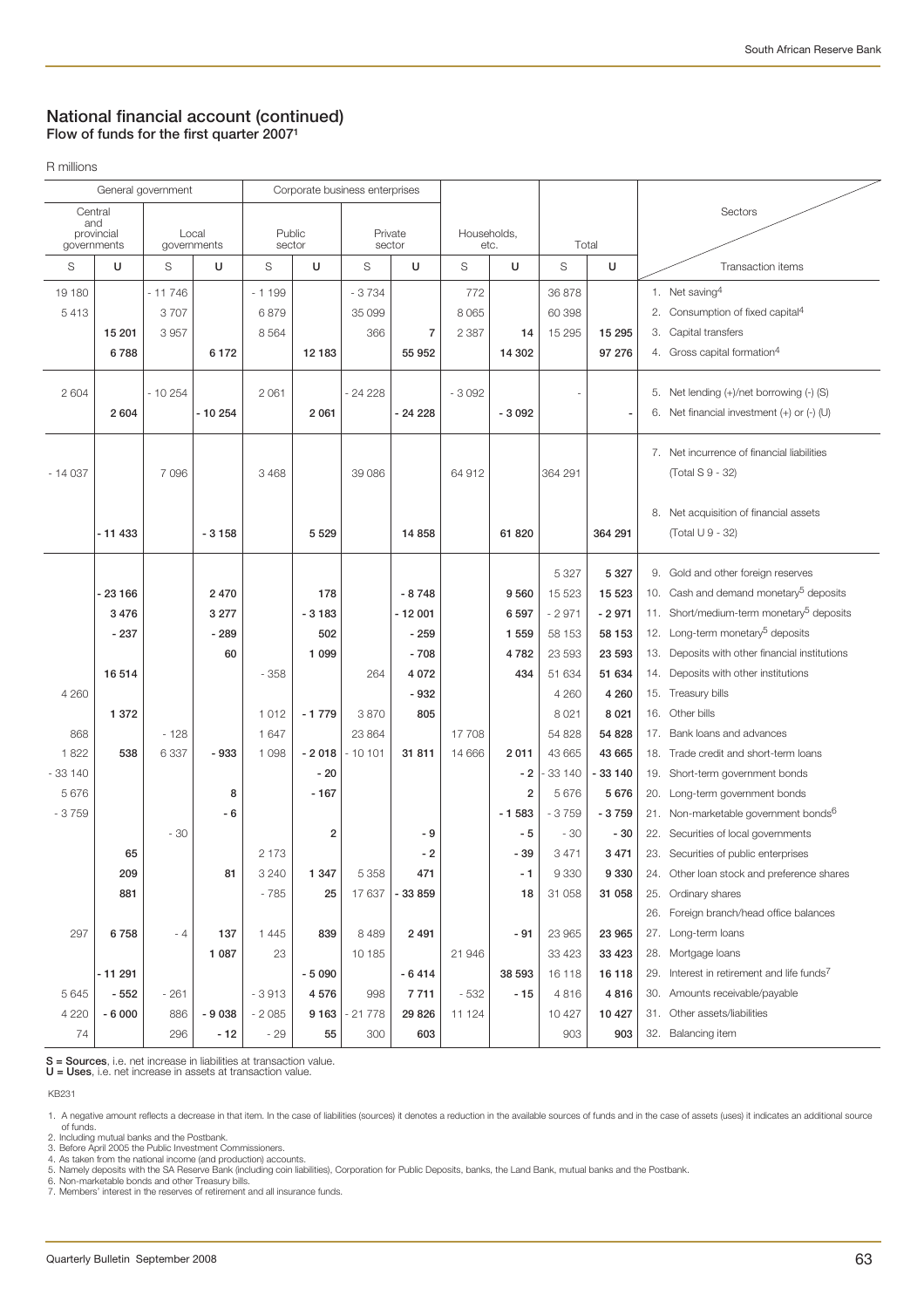## **National financial account Flow of funds for the second quarter 20071**

R millions

|     | Sectors                                            | Financial intermediaries |               |           |         |                           |         |                          |         |                            |           |                    |         |
|-----|----------------------------------------------------|--------------------------|---------------|-----------|---------|---------------------------|---------|--------------------------|---------|----------------------------|-----------|--------------------|---------|
|     |                                                    | Foreign                  |               | Monetary  |         | Other monetary            |         | Public<br>Investment     |         | Insurers and<br>retirement |           | Other<br>financial |         |
|     |                                                    | sector                   |               | authority |         | institutions <sup>2</sup> |         | Corporation <sup>3</sup> |         | funds                      |           | institutions       |         |
|     | Transaction items                                  | S                        | U             | S         | U       | S                         | U       | S                        | U       | S                          | U         | S                  | U       |
|     |                                                    | 34 549                   |               | 638       |         | 6510                      |         |                          |         | $-3709$                    |           | 2579               |         |
|     | 2. Consumption of fixed capital <sup>4</sup>       |                          |               | 6         |         | 1 0 3 7                   |         |                          |         | 21                         |           | 198                |         |
| 3.  |                                                    | 23                       | 60            |           |         |                           |         |                          |         |                            |           |                    |         |
|     |                                                    |                          |               |           | 24      |                           | 619     |                          |         |                            | 170       |                    | 464     |
|     | 5. Net lending (+)/net borrowing (-) (S)           | 34 512                   |               | 620       |         | 6928                      |         |                          |         | $-3858$                    |           | 2 3 1 3            |         |
| 6.  | Net financial investment (+) or (-) (U)            |                          | 34 512        |           | 620     |                           | 6928    |                          |         |                            | $-3858$   |                    | 2 3 1 3 |
|     |                                                    |                          |               |           |         |                           |         |                          |         |                            |           |                    |         |
|     | 7. Net incurrence of financial liabilities         |                          |               |           |         |                           |         |                          |         |                            |           |                    |         |
|     |                                                    | 40 040                   |               | 12 540    |         | 110 225                   |         | 21 018                   |         | 32 7 20                    |           | 6691               |         |
|     |                                                    |                          |               |           |         |                           |         |                          |         |                            |           |                    |         |
| 8.  | Net acquisition of financial assets                |                          |               |           |         |                           |         |                          |         |                            |           |                    |         |
|     |                                                    |                          | 74 552        |           | 13 160  |                           | 117 153 |                          | 21 018  |                            | 28 862    |                    | 9 0 0 4 |
|     | 9. Gold and other foreign reserves                 | 11 861                   |               |           | 11 861  |                           |         |                          |         |                            |           |                    |         |
| 10. | Cash and demand monetary <sup>5</sup> deposits     |                          | 2908          | 15 2 25   | 5 5 4 8 | 19 254                    | 2749    |                          | $-6392$ |                            | 2498      |                    | 403     |
| 11. | Short/medium-term monetary <sup>5</sup> deposits   |                          | 92            | $-44$     | 293     | 38 880                    |         |                          | 5 6 6 1 |                            | 483       |                    | 3 0 6 2 |
| 12. | Long-term monetary <sup>5</sup> deposits           |                          | $-1417$       |           | $-101$  | 21 955                    |         |                          | $-4596$ |                            |           |                    | 28 651  |
| 13. | Deposits with other financial institutions         |                          | $-214$        |           |         |                           | 895     |                          | 5 0 5 6 |                            | 9 2 7 1   | 11 917             |         |
| 14. | Deposits with other institutions                   | 15 174                   |               |           |         |                           | 15 4 99 | 21 018                   | 157     | 157                        | 19 156    |                    | 4708    |
| 15. |                                                    |                          |               |           | 44      |                           | 2 1 9 8 |                          |         |                            | $-132$    |                    | 11      |
| 16. |                                                    | 166                      |               |           | 1844    | - 738                     | 1923    |                          | $-622$  |                            | $-474$    | $-1257$            | 3809    |
| 17. | Bank loans and advances                            | $-3511$                  |               | 5 5 9 6   | 465     | 466                       | 30 285  |                          |         |                            |           | $-117$             |         |
| 18. | Trade credit and short-term loans                  | $-7459$                  | $-10306$      | $-1983$   | - 888   | 6 4 0 9                   | 5 1 9 1 |                          |         | 2697                       | 261       | 2 2 8 4            | 1 1 1 8 |
| 19. | Short-term government bonds                        |                          |               |           | $-357$  |                           | 2677    |                          | 2717    |                            | $-1562$   |                    | $-3599$ |
| 20. | Long-term government bonds                         |                          | $-3132$       |           |         |                           | $-2926$ |                          | 7 605   |                            |           |                    | 3767    |
|     | 21. Non-marketable government bonds <sup>6</sup>   |                          | 834           |           | $-172$  |                           |         |                          |         |                            |           |                    |         |
|     | 22. Securities of local governments                | $-21$                    |               |           |         |                           | - 9     |                          | 8       |                            | $-38$     |                    | 43      |
|     | 23. Securities of public enterprises               |                          | 13            | 1 3 2 6   |         |                           | 1 3 1 2 |                          | $-1255$ |                            | 5743      | 184                | 314     |
|     | 24. Other loan stock and preference shares         |                          | 2 2 8 27 9 77 |           |         | 227                       | 759     |                          | 2921    | 3 101                      | 7 1 2 5   | 71                 | $-1183$ |
|     |                                                    | 15 802                   | 10926         |           |         | 1885                      | 1 1 2 1 |                          | 6844    | 518                        | $ -13387$ |                    | -32616  |
| 26. | Foreign branch/head office balances                |                          |               |           |         |                           |         |                          |         |                            |           |                    |         |
| 27. |                                                    | 1 9 9 2                  | 39 346        | $-4927$   | $-73$   | 15 143                    | 379     |                          | - 3     | - 48                       | - 663     | $-1226$            | - 371   |
| 28. |                                                    | 660                      |               |           |         |                           | 42 972  |                          |         |                            | $-17$     |                    | $-179$  |
| 29. | Interest in retirement and life funds <sup>7</sup> |                          | 53            |           |         |                           |         |                          |         | 14 161                     |           |                    |         |
| 30. | Amounts receivable/payable                         | 3581                     | 4 2 6 0       | $-326$    | $-3966$ | $-5100$                   | 2998    |                          | $-48$   | 4 5 6 2                    | 2784      | - 871              | $-248$  |
| 31. |                                                    | $-488$                   | 3 2 1 2       | $-2327$   | $-1338$ | 11973                     | 9 0 9 8 |                          | 2965    | 7429                       | $-1889$   | - 4 221            | 1 2 3 5 |
|     |                                                    |                          |               |           |         | 325                       | 32      |                          |         | 143                        | $-297$    | - 73               | 79      |

**S = Sources**, i.e. net increase in liabilities at transaction value. **U = Uses**, i.e. net increase in assets at transaction value.

KB230

2. Including mutual banks and the Postbank.<br>3. Before April 2005 the Public Investment Commissioners.<br>4. As taken from the national income (and production) accounts.<br>4. As taken from the national income (and production) ac

<sup>1.</sup> A negative amount reflects a decrease in that item. In the case of liabilities (sources) it denotes a reduction in the available sources of funds and in the case of assets (uses) it indicates an additional source<br>of fun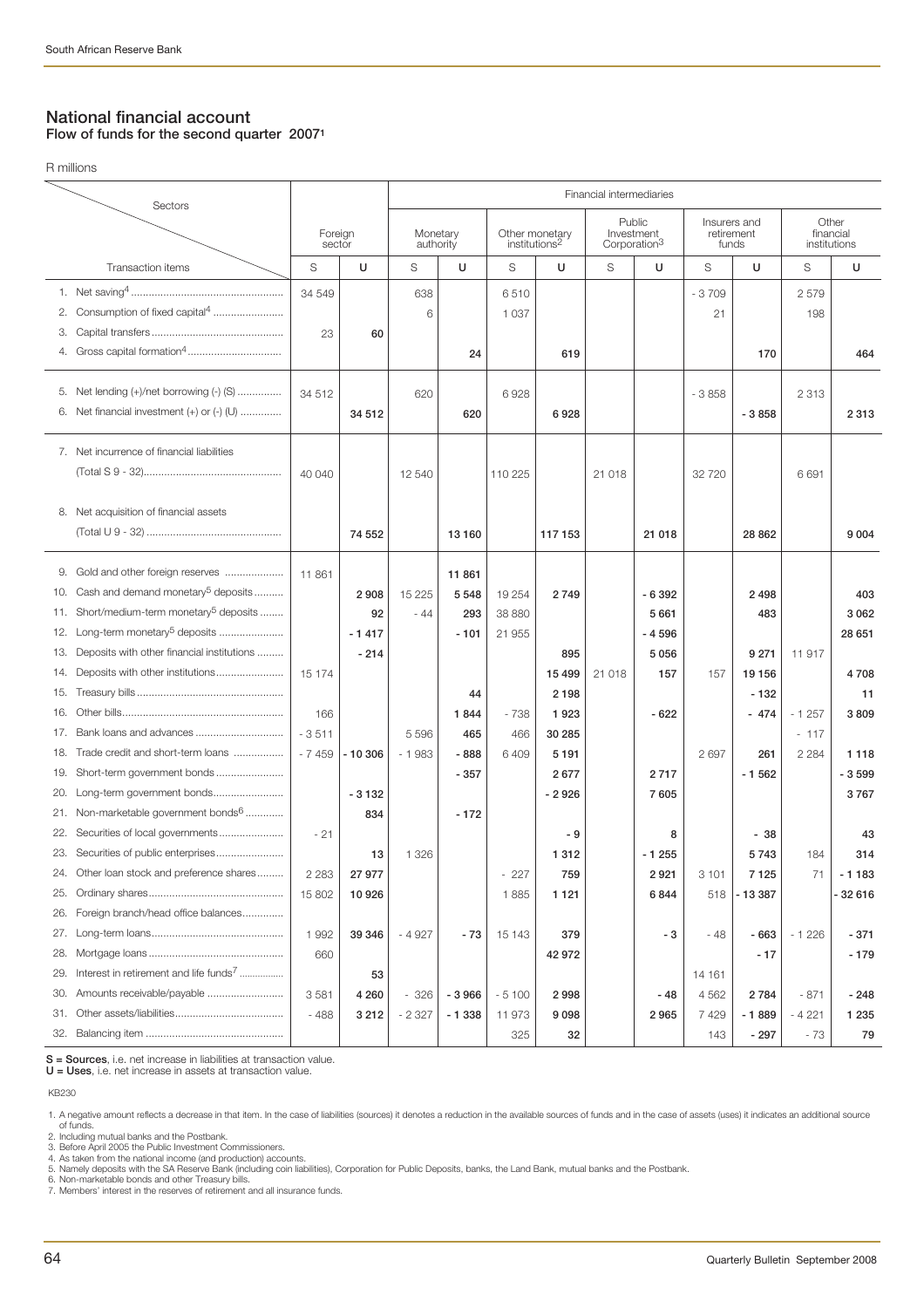## **National financial account (continued) Flow of funds for the second quarter 20071**

R millions

| General government |                   |             | Corporate business enterprises |         |         |          |          |         |                  |         |         |    |                                                        |
|--------------------|-------------------|-------------|--------------------------------|---------|---------|----------|----------|---------|------------------|---------|---------|----|--------------------------------------------------------|
|                    | Central           |             |                                |         |         |          |          |         |                  |         |         |    | Sectors                                                |
|                    | and<br>provincial | Local       |                                |         | Public  |          | Private  |         | Households,      |         |         |    |                                                        |
|                    | governments       | governments |                                |         | sector  |          | sector   |         | etc.             |         | Total   |    |                                                        |
| S                  | U                 | S           | U                              | S       | U       | S        | U        | S       | U                | S       | U       |    | Transaction items                                      |
| 2 3 0 0            |                   | $-6145$     |                                | 1 1 1 4 |         | 603      |          | 10 370  |                  | 48 809  |         |    | 1. Net saving <sup>4</sup>                             |
| 5610               |                   | 3 8 6 0     |                                | 7 0 3 5 |         | 36 470   |          | 8 3 9 0 |                  | 62 627  |         |    | 2. Consumption of fixed capital <sup>4</sup>           |
|                    | 6079              | 913         |                                | 4 0 5 9 |         | 110      | 8        | 1 0 5 7 | 15               | 6 1 6 2 | 6162    | 3. | Capital transfers                                      |
|                    | 6484              |             | 6140                           |         | 13 233  |          | 69 075   |         | 15 227           |         | 111 436 |    | 4. Gross capital formation <sup>4</sup>                |
|                    |                   | $-7512$     |                                | $-1025$ |         | $-31900$ |          | 4575    |                  |         |         |    | 5. Net lending (+)/net borrowing (-) (S)               |
| $-4653$            | $-4653$           |             |                                |         |         |          | $-31900$ |         |                  |         |         |    | 6. Net financial investment $(+)$ or $(-)$ $(U)$       |
|                    |                   |             | $-7512$                        |         | $-1025$ |          |          |         | 4575             |         |         |    |                                                        |
|                    |                   |             |                                |         |         |          |          |         |                  |         |         |    | 7. Net incurrence of financial liabilities             |
| 7 3 8 4            |                   | 3 1 5 3     |                                | $-2474$ |         | 75 908   |          | 56 820  |                  | 364 025 |         |    | (Total S 9 - 32)                                       |
|                    |                   |             |                                |         |         |          |          |         |                  |         |         |    |                                                        |
|                    |                   |             |                                |         |         |          |          |         |                  |         |         |    | 8. Net acquisition of financial assets                 |
|                    | 2 7 3 1           |             | $-4359$                        |         | $-3499$ |          | 44 008   |         | 61 395           |         | 364 025 |    | (Total U 9 - 32)                                       |
|                    |                   |             |                                |         |         |          |          |         |                  |         |         |    |                                                        |
|                    |                   |             |                                |         |         |          |          |         |                  | 11 861  | 11 861  |    | 9. Gold and other foreign reserves                     |
|                    | 4 5 3 5           |             | 866                            |         | 757     |          | 12 291   |         | 8 3 1 6          | 34 479  | 34 479  |    | 10. Cash and demand monetary <sup>5</sup> deposits     |
|                    | 2934              |             | $-3169$                        |         | $-1984$ |          | 17916    |         | 13 548           | 38 836  | 38 836  |    | 11. Short/medium-term monetary <sup>5</sup> deposits   |
|                    | 1 7 2 1           |             | $-522$                         |         | $-1485$ |          | $-35$    |         | $-261$           | 21 955  | 21 955  |    | 12. Long-term monetary <sup>5</sup> deposits           |
|                    |                   |             | 27                             |         | 121     |          | $-5485$  |         | 2 2 4 6          | 11917   | 11 917  |    | 13. Deposits with other financial institutions         |
|                    | 1 579             |             |                                | 141     | 20      | 309      | $-4432$  |         | 112              | 36 799  | 36 799  |    | 14. Deposits with other institutions                   |
| 2750               |                   |             |                                |         |         |          | 629      |         |                  | 2750    | 2750    |    | 15. Treasury bills                                     |
|                    | 454               |             |                                | - 153   | $-5397$ | 6312     | 2793     |         |                  | 4 3 3 0 | 4 3 3 0 |    | 16. Other bills                                        |
| - 1 147            |                   | 908         |                                | $-992$  |         | 24 4 8 6 |          | 5 0 61  |                  | 30 750  | 30 750  |    | 17. Bank loans and advances                            |
| - 886              | $-200$            | 306         | 95                             | $-516$  | 1426    | 16929    | 19772    | 2 1 6 6 | 3 4 7 8          | 19 947  | 19 947  |    | 18. Trade credit and short-term loans                  |
| $-112$             |                   |             |                                |         | 14      |          | - 1      |         | - 1              | $-112$  | $-112$  |    | 19. Short-term government bonds                        |
| 5 4 0 4            |                   |             | - 5                            |         | 95      |          |          |         |                  | 5 4 0 4 | 5 4 0 4 |    | 20. Long-term government bonds                         |
| 560                |                   |             | $-16$                          |         |         |          |          |         | - 86             | 560     | 560     |    | 21. Non-marketable government bonds <sup>6</sup>       |
|                    |                   | - 5         |                                |         | - 4     |          | - 25     |         | $-1$             | $-26$   | $-26$   |    | 22. Securities of local governments                    |
|                    | $-113$            |             | - 2                            | 4 4 6 7 |         |          | - 2      |         | - 33             | 5977    | 5977    |    | 23. Securities of public enterprises                   |
|                    | 450               |             | $-194$                         | $-4002$ | $-872$  | 32 096   | $-3689$  |         | 28               | 33 322  | 33 322  |    | 24. Other loan stock and preference shares             |
|                    | 77                |             |                                | - 865   | 7       | $-20125$ | 24 223   |         | 20               | $-2785$ | - 2 785 |    | 25. Ordinary shares                                    |
|                    |                   |             |                                |         |         |          |          |         |                  |         |         |    | 26. Foreign branch/head office balances                |
| 617                | $-3646$           | 1 0 3 9     | 627                            | $-1813$ | $-952$  | 24 601   | 1 2 3 5  | 503     | $\boldsymbol{2}$ | 35 881  | 35 881  |    | 27. Long-term loans                                    |
|                    |                   |             | $-421$                         | 109     |         | 11 997   |          | 29 5 89 |                  | 42 355  | 42 355  |    | 28. Mortgage loans                                     |
|                    | 287               |             |                                |         | 5852    |          | $-20561$ |         | 28 530           | 14 161  | 14 161  |    | 29. Interest in retirement and life funds <sup>7</sup> |
| 198                | 502               | $-19$       | 521                            | 7 3 3 6 | $-723$  | $-13993$ | $-280$   | 15 9 29 | 5 4 9 7          | 11 297  | 11 297  |    | 30. Amounts receivable/payable                         |
|                    | $-5849$           | 693         | $-1875$                        | $-5889$ | $-281$  | $-6134$  | - 670    | 3572    |                  | 4 608   | 4 608   |    | 31. Other assets/liabilities                           |
|                    |                   | 231         | $-291$                         | $-297$  | - 93    | $-570$   | 329      |         |                  | $-241$  | $-241$  |    | 32. Balancing item                                     |

**S = Sources**, i.e. net increase in liabilities at transaction value. **U = Uses**, i.e. net increase in assets at transaction value.

KB231

6. Non-marketable bonds and other Treasury bills. 7. Members' interest in the reserves of retirement and all insurance funds.

<sup>1.</sup> A negative amount reflects a decrease in that item. In the case of liabilities (sources) it denotes a reduction in the available sources of funds and in the case of assets (uses) it indicates an additional source<br>of fun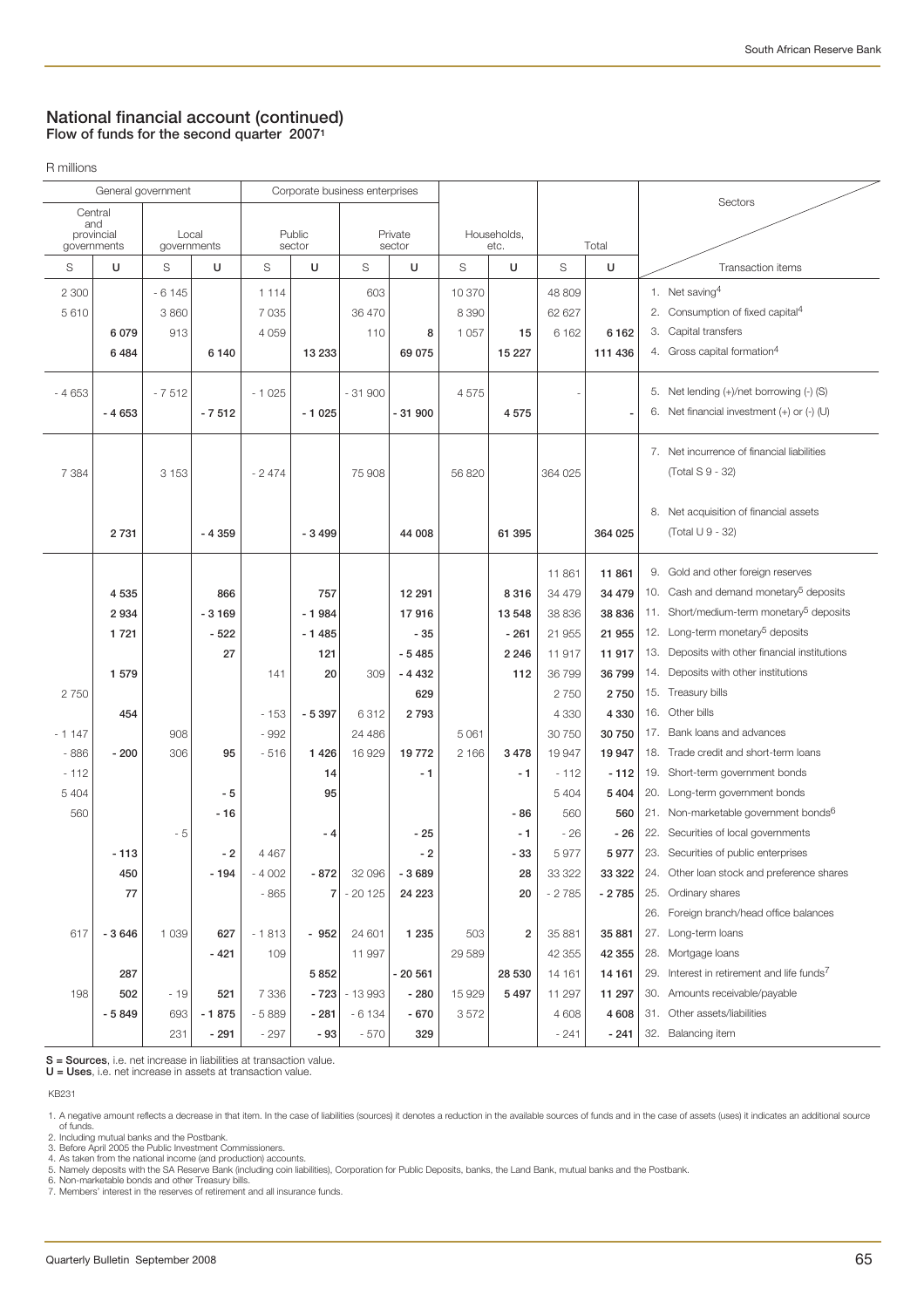R millions

## **National financial account Flow of funds for the third quarter 20071**

Financial intermediaries Sectors Public Insurers and Other<br>
vestment retirement financial Foreign Monetary Other monetary Investment retirement financial<br>sector authority institutions<sup>2</sup> Corporation<sup>3</sup> funds institutions Corporation<sup>3</sup> Transaction items S **U** S **U** S **U** S **U** S **U** S **U** 1. Net saving4 .................................................... 2. Consumption of fixed capital<sup>4</sup> ....................... 3. Capital transfers ............................................. 4. Gross capital formation<sup>4</sup>....... 5. Net lending (+)/net borrowing (-) (S) ......... 6. Net financial investment  $(+)$  or  $(-)$   $($ U $)$  .............. 7. Net incurrence of financial liabilities (Total S 9 - 32)............................................... 8. Net acquisition of financial assets (Total U 9 - 32) .............................................. 9. Gold and other foreign reserves ...... 10. Cash and demand monetary<sup>5</sup> deposits....... 11. Short/medium-term monetary<sup>5</sup> deposits ....... 12. Long-term monetary<sup>5</sup> deposits... 13. Deposits with other financial institutions ......... 14. Deposits with other institutions............. 15. Treasury bills .................................................. 16. Other bills....................................................... 17. Bank loans and advances ....... 18. Trade credit and short-term loans ................ 19. Short-term government bonds ....................... 20. Long-term government bonds............. 21. Non-marketable government bonds<sup>6</sup>..... 22. Securities of local governments... 23. Securities of public enterprises............. 24. Other loan stock and preference shares......... 25. Ordinary shares.............................................. 26. Foreign branch/head office balances.............. 27. Long-term loans... 28. Mortgage loans 29. Interest in retirement and life funds<sup>7</sup> .............. 30. Amounts receivable/payable .......................... 31. Other assets/liabilities..................................... 32. Balancing item ..... 45 314 | 219 | 8057 | | | | 3 406 | | 615 6 | 1 063 | | | | | 21 | 201 26 **84** 18 **1079 11079** 170 170 1861 45 256 | 207 | 8041 | | | | 3257 | | 355 **45 256 207 8 041 3 257 355** 31 734 | 10 410 | 110 618 | 30 986 | 31 927 | 35 830 76 990 **10 617 118 659 118 659** 30 986 35 184 36 185 10 582 **10 582 - 2 959** 9 951 **- 36** 27 953 **1 401 6 640 1 876 2 903 17 963** - 172 **591** 79 390 **20 032 - 482 26 013 - 1 298** 23 - 22 616 **- 19 570 4 340 - 8 640 19** 10 12 1330 330 3119 33119 5650 14 520 8 122 **9 251** 30 986 **118** 118 **29 099 - 1 383** - 1997 | 3 596 | | | | | 29 | 574 - 304 **1 290** 199 **2 004 - 480** 192 **2 085** 5 948 **- 5 036** 4 829 3 788 **- 678** - 671 **38 100** - 4 2 757 **16 843** - 2 216 **333** 10 815 **- 103** 9 103 **- 842** 3 097 **1 871 729 10 815 14 438 3 158 3 327 - 3 596 - 748 - 6 022 - 18 622 - 1 748 960 77** 4 **3 19 85 13 - 88** - 199 **- 1 411 2 421 3 438** 176 **- 224** 1 552 **6 932** - 772 **1 003 6 216** - 2 413 **2 887** - 2 **- 790** 3 911 **24 983** 9 550 **- 398 11 674** - 300 **- 15 830 24 681** 1 736 **6 196** - 928 **12 - 4 215 - 245** - 37 **94** 353 **816** 364 **49 820 - 1 643 238 84** | | | | | | | | | | | 23 659 2 219 **6 991** 278 **- 3** 9 892 **6 011 - 69** 49 **2 776** 3 384 **612** - 4 038 **4 843** - 115 **542** - 3 092 **8 355 5 295** 1 417 **159** 8 268 **- 9 562** - 30 **119** 139 **53** 90 **- 188**

**S = Sources**, i.e. net increase in liabilities at transaction value.<br>**U = Uses**, i.e. net increase in assets at transaction value. **U = Uses**, i.e. net increase in assets at transaction value.

KB230

2. Including mutual banks and the Postbank. 3. Before April 2005 the Public Investment Commissioners.

4. As taken from the national income (and production) accounts.<br>5. Namely denosits with the SA Besence Bank (including coin lia 5. Namely deposits with the SA Reserve Bank (including coin liabilities), Corporation for Public Deposits, banks, the Land Bank, mutual banks and the Postbank. 6. Non-marketable bonds and other Treasury bills.

7. Members' interest in the reserves of retirement and all insurance funds.

<sup>1.</sup> A negative amount reflects a decrease in that item. In the case of liabilities (sources) it denotes a reduction in the available sources of funds and in the case of assets (uses) it indicates an additional source of funds.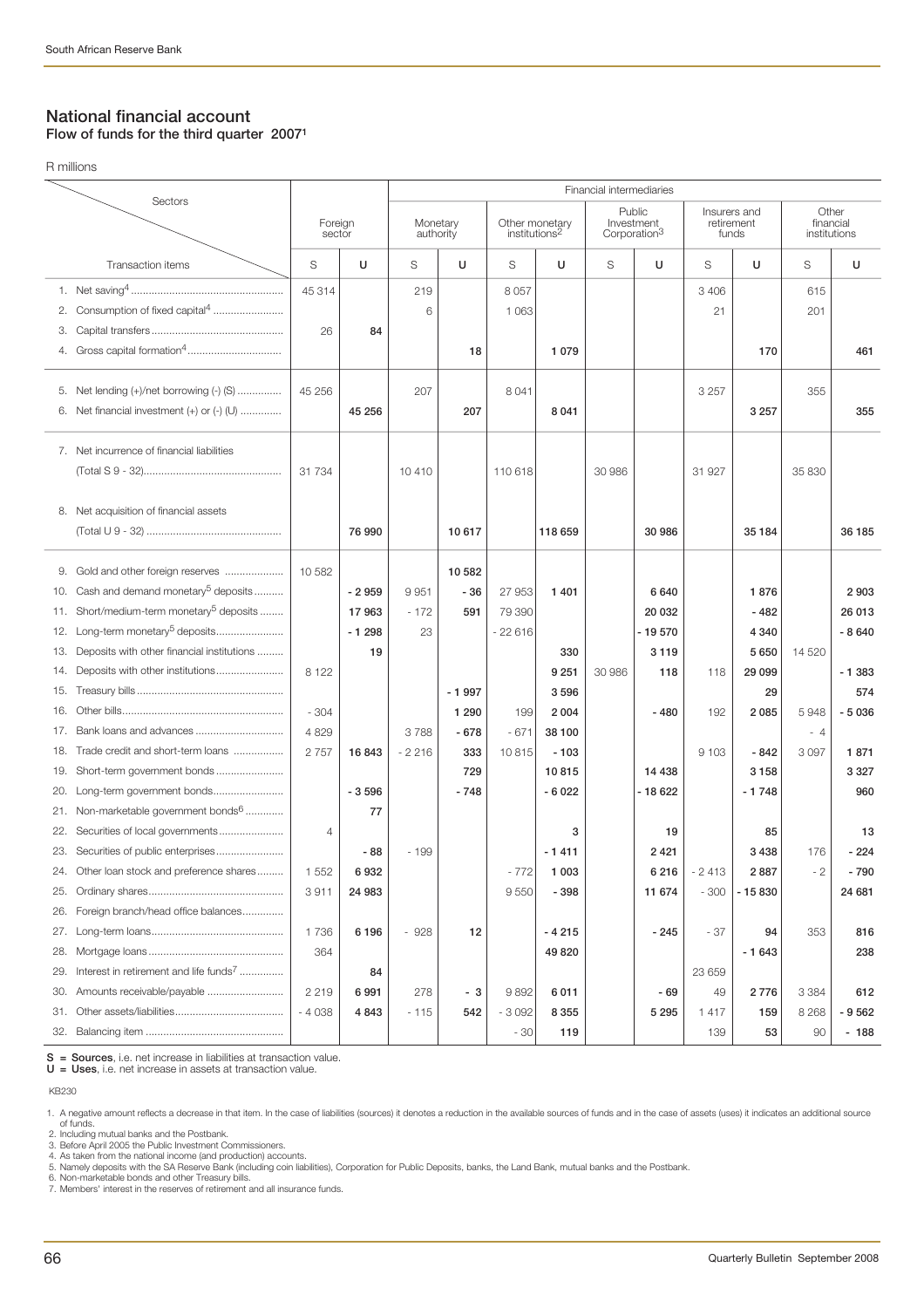## **National financial account (continued) Flow of funds for the third quarter 20071**

R millions

| General government |                   |            |         |         | Corporate business enterprises |          |          |         |             |          |          |     |                                                        |
|--------------------|-------------------|------------|---------|---------|--------------------------------|----------|----------|---------|-------------|----------|----------|-----|--------------------------------------------------------|
|                    | Central           |            |         |         |                                |          |          |         |             |          |          |     | Sectors                                                |
|                    | and<br>provincial | Local      |         |         | Public                         |          | Private  |         | Households, |          |          |     |                                                        |
| governments        |                   | government |         |         | sector                         |          | sector   |         | etc.        | Total    |          |     |                                                        |
| S                  | U                 | S          | U       | S       | U                              | S        | U        | S       | U           | S        | U        |     | Transaction items                                      |
| 8 1 8 3            |                   | $-9103$    |         | 1 631   |                                | $-12200$ |          | $-1106$ |             | 45 016   |          |     | 1. Net saving $4$                                      |
| 5790               |                   | 3993       |         | 7 2 5 6 |                                | 37 968   |          | 8698    |             | 64 996   |          | 2.  | Consumption of fixed capital <sup>4</sup>              |
|                    | 11 030            | 3768       |         | 5 6 4 2 |                                | 110      | 9        | 1 5 9 4 | 17          | 11 140   | 11 140   | 3.  | Capital transfers                                      |
|                    | 6958              |            | 6 3 4 4 |         | 13 987                         |          | 64 887   |         | 16 108      |          | 110 012  |     | 4. Gross capital formation <sup>4</sup>                |
|                    |                   |            |         |         |                                |          |          |         |             |          |          |     |                                                        |
| $-4015$            |                   | $-7686$    |         | 542     |                                | $-39018$ |          | $-6939$ |             |          |          |     | 5. Net lending (+)/net borrowing (-) (S)               |
|                    | $-4015$           |            | $-7686$ |         | 542                            |          | $-39018$ |         | $-6939$     |          |          |     | 6. Net financial investment $(+)$ or $(-)$ (U)         |
|                    |                   |            |         |         |                                |          |          |         |             |          |          |     | 7. Net incurrence of financial liabilities             |
| 18019              |                   | 4899       |         | $-4309$ |                                | 71 461   |          | 55 913  |             | 397 488  |          |     | (Total S 9 - 32)                                       |
|                    |                   |            |         |         |                                |          |          |         |             |          |          |     |                                                        |
|                    |                   |            |         |         |                                |          |          |         |             |          |          | 8.  | Net acquisition of financial assets                    |
|                    | 14 004            |            | $-2787$ |         | $-3767$                        |          | 32 443   |         | 48 974      |          | 397 488  |     | (Total U 9 - 32)                                       |
|                    |                   |            |         |         |                                |          |          |         |             |          |          |     |                                                        |
|                    |                   |            |         |         |                                |          |          |         |             | 10 582   | 10 582   |     | 9. Gold and other foreign reserves                     |
|                    | 2705              |            | $-324$  |         | 1978                           |          | 20 350   |         | 3 3 7 0     | 37 904   | 37 904   |     | 10. Cash and demand monetary <sup>5</sup> deposits     |
|                    | $-3490$           |            | $-1573$ |         | 4 2 1 2                        |          | 5466     |         | 10 4 86     | 79 218   | 79 218   |     | 11. Short/medium-term monetary <sup>5</sup> deposits   |
|                    | $-1198$           |            | 1 3 6 3 |         | $-1335$                        |          | 3514     |         | 231         | - 22 593 | - 22 593 |     | 12. Long-term monetary <sup>5</sup> deposits           |
|                    |                   |            | 27      |         | 179                            |          | $-148$   |         | 5 3 4 4     | 14 520   | 14 5 20  |     | 13. Deposits with other financial institutions         |
|                    | 2743              |            |         | 205     | 31                             | $-1008$  | $-1571$  |         | 135         | 38 4 23  | 38 4 23  |     | 14. Deposits with other institutions                   |
| 1 3 9 9            |                   |            |         |         |                                |          | $-803$   |         |             | 1 3 9 9  | 1 3 9 9  |     | 15. Treasury bills                                     |
|                    | $-1181$           |            |         | $-836$  | 3 0 1 4                        | 1 2 2 9  | 4732     |         |             | 6428     | 6428     | 16. | Other bills                                            |
| $-172$             |                   | $-96$      |         | 1 1 8 0 |                                | 20 20 6  |          | 8 3 6 2 |             | 37 422   | 37 4 22  |     | 17. Bank loans and advances                            |
| 4 4 4 4            | $-626$            | 4 3 7 7    | - 944   | $-1867$ | $-3172$                        | $-7649$  | 16 937   | 5873    | $-1563$     | 28 7 34  | 28 7 34  |     | 18. Trade credit and short-term loans                  |
| 32 481             |                   |            | 7       |         | $-21$                          |          | 8        |         | 20          | 32 481   | 32 481   |     | 19. Short-term government bonds                        |
| $-29975$           |                   |            | $-7$    |         | $-169$                         |          | - 1      |         | - 22        | 29 975   | - 29 975 |     | 20. Long-term government bonds                         |
| 1960               |                   |            | $-2$    |         |                                |          |          |         | 1885        | 1 960    | 1960     |     | 21. Non-marketable government bonds <sup>6</sup>       |
|                    |                   | $-40$      |         |         | 3                              |          | $-159$   |         |             | $-36$    | - 36     |     | 22. Securities of local governments                    |
|                    | 203               |            | 2       | 4 2 0 5 |                                |          | - 9      |         | $-150$      | 4 182    | 4 1 8 2  |     | 23. Securities of public enterprises                   |
|                    | 485               |            | 23      | 415     | 4 5 23                         | 7996     | $-14509$ |         | 6           | 6776     | 6776     |     | 24. Other loan stock and preference shares             |
|                    | 532               |            |         | 639     | 311                            | 21 492   | $-10667$ |         | 6           | 35 29 2  | 35 292   |     | 25. Ordinary shares                                    |
|                    |                   |            |         |         |                                |          |          |         |             |          |          |     | 26. Foreign branch/head office balances                |
| 43                 | $-1381$           | 1          | $-434$  | $-393$  | 1 3 9 8                        | 11 341   | 9966     | 111     | 20          | 12 227   | 12 2 2 7 |     | 27. Long-term loans                                    |
|                    |                   |            | 2014    | 101     |                                | 16 123   |          | 33 841  |             | 50 429   | 50 4 29  |     | 28. Mortgage loans                                     |
|                    | 1853              |            |         |         | 228                            |          | $-13946$ |         | 35 4 40     | 23 659   | 23 659   |     | 29. Interest in retirement and life funds <sup>7</sup> |
| 4839               | 4 1 1 7           | 19         | 189     | $-9136$ | $-6129$                        | $-1829$  | 6 2 5 3  | 4799    | $-6234$     | 14514    | 14 514   |     | 30. Amounts receivable/payable                         |
| 3 0 0 0            | 9181              | 478        | $-3096$ | 1 1 3 4 | $-8614$                        | 3751     | 6627     | 2927    |             | 13730    | 13730    |     | 31. Other assets/liabilities                           |
|                    | 61                | 160        | $-32$   | 44      | $-204$                         | $-191$   | 403      |         |             | 212      | 212      |     | 32. Balancing item                                     |

**S = Sources**, i.e. net increase in liabilities at transaction value. **U = Uses**, i.e. net increase in assets at transaction value.

KB231

3. Before April 2005 the Public Investment Commissioners.<br>4. As taken from the national income (and production) accounts.<br>5. Namely deposits with the SA Reserve Bank (including coin liabilities), Corporation for Public Dep

<sup>1.</sup> A negative amount reflects a decrease in that item. In the case of liabilities (sources) it denotes a reduction in the available sources of funds and in the case of assets (uses) it indicates an additional source<br>of fun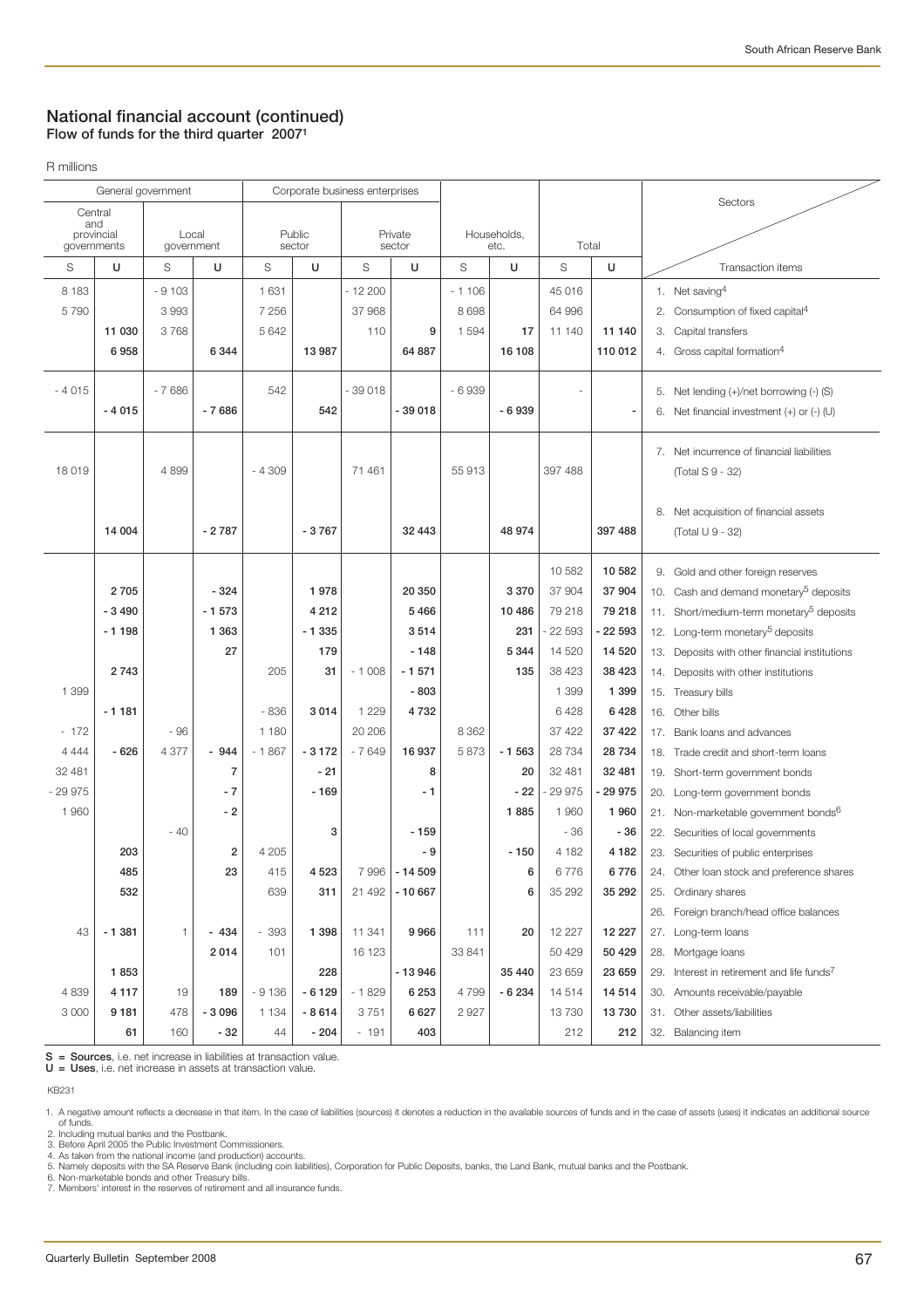## **National financial account Flow of funds for the fourth quarter 20071**

R millions

|                                                                   |                                                                                                                                                                                                                                                                                                                                     |                                                     |                                                | Financial intermediaries                     |                                                                  |                                                              |                                                                |                                                 |                                                         |                                              |                                                                        |                                    |                                                                     |
|-------------------------------------------------------------------|-------------------------------------------------------------------------------------------------------------------------------------------------------------------------------------------------------------------------------------------------------------------------------------------------------------------------------------|-----------------------------------------------------|------------------------------------------------|----------------------------------------------|------------------------------------------------------------------|--------------------------------------------------------------|----------------------------------------------------------------|-------------------------------------------------|---------------------------------------------------------|----------------------------------------------|------------------------------------------------------------------------|------------------------------------|---------------------------------------------------------------------|
|                                                                   | Sectors                                                                                                                                                                                                                                                                                                                             |                                                     |                                                |                                              |                                                                  |                                                              |                                                                |                                                 |                                                         |                                              |                                                                        |                                    |                                                                     |
|                                                                   |                                                                                                                                                                                                                                                                                                                                     | Foreign<br>sector                                   |                                                | Monetary<br>authority                        |                                                                  | Other monetary<br>institutions <sup>2</sup>                  |                                                                | Public<br>Investment<br>Coporation <sup>3</sup> |                                                         | Insurers and<br>retirement<br>funds          |                                                                        | Other<br>financial<br>institutions |                                                                     |
|                                                                   | Transaction items                                                                                                                                                                                                                                                                                                                   | S                                                   | U                                              | S                                            | U                                                                | S                                                            | U                                                              | S                                               | U                                                       | S                                            | U                                                                      | S                                  | U                                                                   |
| 2.<br>З.<br>4.                                                    | Consumption of fixed capital <sup>4</sup>                                                                                                                                                                                                                                                                                           | 38 072<br>24                                        | 74                                             | 140<br>6                                     | 57                                                               | 14 538<br>1 0 9 0                                            | 778                                                            |                                                 |                                                         | $-1166$<br>21                                | 170                                                                    | 2755<br>205                        | 416                                                                 |
| 6.                                                                | 5. Net lending (+)/net borrowing (-) (S)<br>Net financial investment (+) or (-) (U)                                                                                                                                                                                                                                                 | 38 0 22                                             | 38 0 22                                        | 89                                           | 89                                                               | 14 850                                                       | 14 850                                                         |                                                 |                                                         | $-1315$                                      | $-1315$                                                                | 2 5 4 4                            | 2 5 4 4                                                             |
|                                                                   | 7. Net incurrence of financial liabilities                                                                                                                                                                                                                                                                                          | $-588$                                              |                                                | 20 861                                       |                                                                  | 69 078                                                       |                                                                | 6417                                            |                                                         | 7810                                         |                                                                        | 6694                               |                                                                     |
|                                                                   | 8. Net acquisition of financial assets                                                                                                                                                                                                                                                                                              |                                                     | 37 434                                         |                                              | 20 950                                                           |                                                              | 83 928                                                         |                                                 | 6417                                                    |                                              | 6495                                                                   |                                    | 9 2 3 8                                                             |
| 9.<br>10.<br>11.<br>12.<br>13.<br>14.<br>15.<br>16.<br>17.<br>18. | Gold and other foreign reserves<br>Cash and demand monetary <sup>5</sup> deposits<br>Short/medium-term monetary <sup>5</sup> deposits<br>Long-term monetary <sup>5</sup> deposits<br>Deposits with other financial institutions<br>Deposits with other institutions<br>Bank loans and advances<br>Trade credit and short-term loans | 12 4 15<br>$-32876$<br>27 35 6<br>13 941<br>$-9606$ | 6763<br>$-7598$<br>$-931$<br>$-522$<br>13 4 16 | 15 7 34<br>252<br>$-4$<br>$-5987$<br>1 4 6 0 | 12 4 15<br>9836<br>$-1452$<br>1 9 9 7<br>26 220<br>$-2849$<br>21 | 56 176<br>$-3399$<br>13 0 53<br>$-2274$<br>$-2882$<br>10 541 | 8616<br>$-157$<br>- 27 145<br>$-3911$<br>578<br>26 821<br>5974 | 6417                                            | 3882<br>$-8833$<br>1468<br>3731<br>176<br>$-279$        | 176<br>28<br>$-5215$                         | $-3730$<br>$-3467$<br>7697<br>6026<br>3523<br>$-247$<br>996<br>9 1 0 8 | 6894<br>$-203$<br>107<br>$-914$    | 14 049<br>$-5010$<br>5791<br>3 3 5 4<br>$-475$<br>15 665<br>$-9464$ |
| 19.<br>20.<br>22.<br>24.<br>25.                                   | Short-term government bonds<br>Long-term government bonds<br>21. Non-marketable government bonds <sup>6</sup><br>23. Securities of public enterprises<br>Other loan stock and preference shares                                                                                                                                     | 6 2 3 1<br>11 089                                   | 492<br>104<br>107<br>- 550<br>$-962$           | $-1921$                                      | 33<br>51<br>- 52                                                 | - 75<br>1 2 9 4                                              | $-2108$<br>1 1 9 9<br>$-7$<br>1 1 3 6<br>8 0 0 4<br>200        |                                                 | $-2384$<br>1992<br>$-111$<br>74<br>5753<br>3817<br>7883 | 4763<br>- 9                                  | 6146<br>3596<br>- 6<br>$-7823$<br>5487<br>$-46834$                     | 779<br>86                          | $-2219$<br>$-1558$<br>$-68$<br>2687<br>3 345<br>$-2868$             |
| 26.<br>27.<br>28.<br>29.<br>30.<br>31.                            | Foreign branch/head office balances<br>Interest in retirement and life funds <sup>7</sup><br>Amounts receivable/payable                                                                                                                                                                                                             | 3 1 5 9<br>500<br>$-16301$<br>$-16496$              | 9796<br>- 50<br>9761<br>7608                   | 2 3 8 4<br>$-147$<br>9090                    | 8<br>- 3<br>- 25 275                                             | 6 3 2 6<br>$-9512$<br>$-170$                                 | $-187$<br>46 782<br>9 1 1 1<br>8766<br>256                     |                                                 | $-7$<br>$-5783$<br>$-4962$                              | 81<br>21 799<br>$-9561$<br>$-3939$<br>$-313$ | $-2626$<br>$-90$<br>11 043<br>17 522<br>174                            | $-1574$<br>335<br>1 1 3 8<br>46    | 1739<br>$-129$<br>$-6147$<br>$-9340$<br>$-114$                      |

**S = Sources**, i.e. net increase in liabilities at transaction value. **U = Uses**, i.e. net increase in assets at transaction value.

KB230

3. Before April 2005 the Public Investment Commissioners.<br>4. As taken from the national income (and production) accounts.<br>5. Namely deposits with the SA Reserve Bank (including coin liabilities), Corporation for Public Dep

<sup>1.</sup> A negative amount reflects a decrease in that item. In the case of liabilities (sources) it denotes a reduction in the available sources of funds and in the case of assets (uses) it indicates an additional source<br>- of f